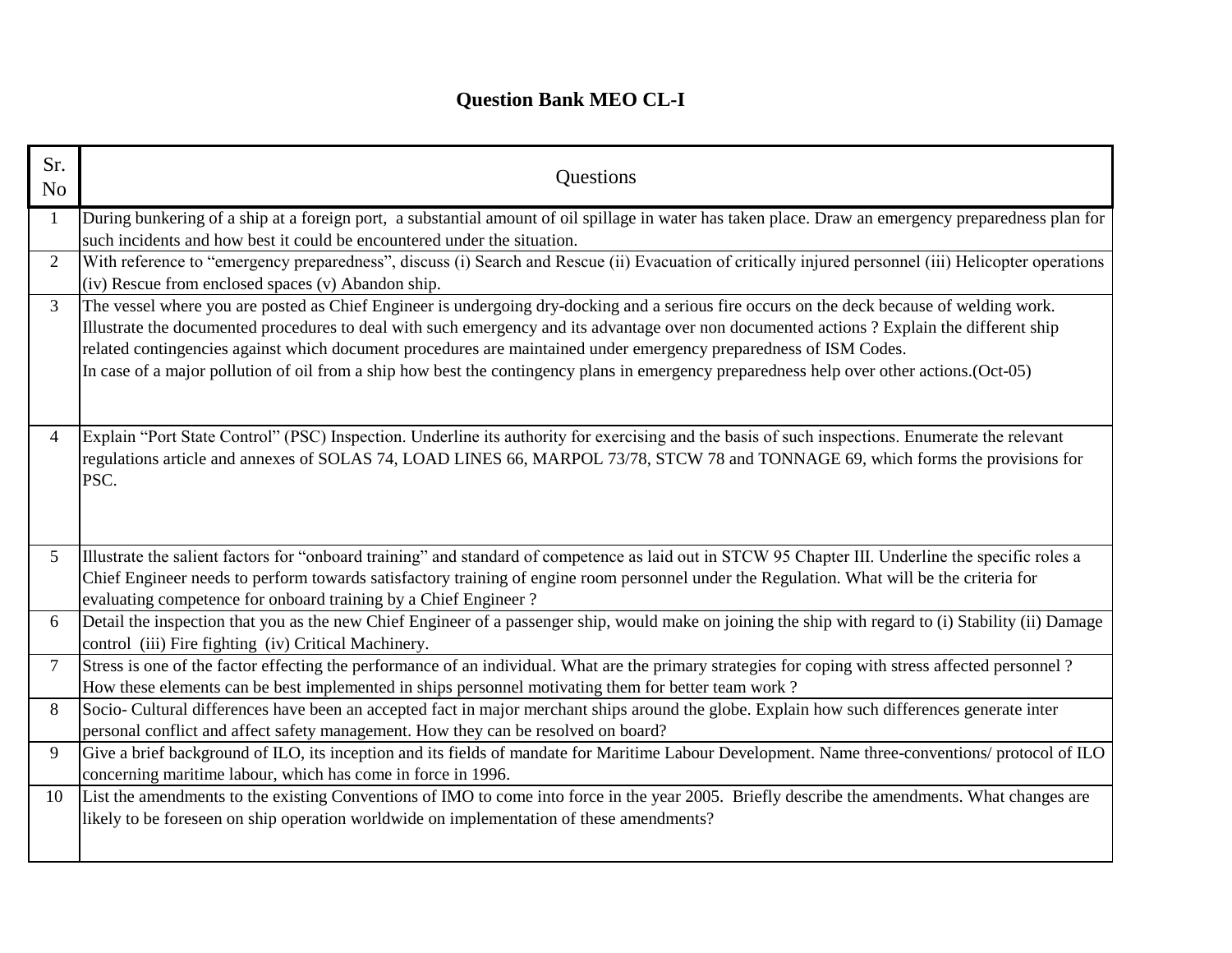| 11 | List the methods and aids to prevent pollution of the environment by ships under IMO Conventions and steps you can take for its successful            |  |  |
|----|-------------------------------------------------------------------------------------------------------------------------------------------------------|--|--|
|    | implementation on a shp prior its voyage, where you have joined as Chief Engineer.                                                                    |  |  |
| 12 | What is a general average act? Name the essential features of a general average act.                                                                  |  |  |
| 13 | Differentiate between official logbook, deck and engine room log books. Highlight their salient features and difference. Also enlist the number of    |  |  |
|    | documents, which are handed over by relieved Chief Engineer during signing off from a vessel.                                                         |  |  |
| 14 | Differentiate between annual, intermediate, renewal, damage and repair surveys. What are the purposes of each survey onboard? Also, enlist all        |  |  |
|    | statutory certificates carried onboard, their issuing authority, and the IMO Convention under which they are issued.                                  |  |  |
|    |                                                                                                                                                       |  |  |
| 15 | A ship on which you have joined as Chief Engineer is scheduled to be put in active service after major lay-up and necessary repairs. State, the       |  |  |
|    | preparation and trials you would conduct prior offering the ship to the surveying authorities for survey and inspection.                              |  |  |
| 16 | Discuss the contribution of the following factors on ship in identification of proper training for a specific task performed (i) Internal Audits (ii) |  |  |
|    | Emergency drills (iii) Previous training and experience (iv) Familiarization with new equipment.                                                      |  |  |
| 17 | A successful voyage for Chief Engineer is a combination of trouble free run of machineries, optimum use of fuel, minimum interpersonal conflicts      |  |  |
|    | and less invention from shore authorities, Considering the ship as an Organization, give in detail how can this be best achieved.                     |  |  |
| 18 | Your vessel where you are posted as Chief Engineer is about to enter a dry dock. State the coordination and exchange of information necessary with    |  |  |
|    | the Master of the vessel for entering the dock. Also, list the necessary preparations required along with the delegation of responsibilities to the   |  |  |
|    | engineers of the vessel. Enlist the inspections and co-operations you will make with the dry dock authorities for undocking of the vessel.            |  |  |
| 19 | For an ISM certification, explain the key clauses, which are needed to be complied with? State the factors and commitment from a Chief Engineer       |  |  |
|    | and company to have SMS implemented successful on board ship.                                                                                         |  |  |
| 20 | Explain the key features of the United Nations Convention On The Law of The Sea? Enumerate the various areas covered under this convention?           |  |  |
|    |                                                                                                                                                       |  |  |
| 21 | State the elements of strategies needed for improving performance from a team of engine room personnel looked upon as an Organization?                |  |  |
|    | Underline the steps taken to reduce mutual conflict and clarify their role / responsibility?                                                          |  |  |
| 22 | Illustrate ship repair management and its objectives. List the services under ship repair management and highlight the same with (i) Assessment of    |  |  |
|    | ship repair quotations (ii) Supervision during repairs (Coordination with classification society and flag Administration (iv) Necessary trials and    |  |  |
|    | testing (v) Full report on actual repairs effected for record purposes.                                                                               |  |  |
|    |                                                                                                                                                       |  |  |
| 23 | State the action, which will be taken by the Administration / Classification society towards handling of an ISM certificate in case;                  |  |  |
|    | (a) When a major non-conformity is observed.<br>(b) When corrective action                                                                            |  |  |
|    | has been taken to the non-conformities raised during external audit, within the time period.                                                          |  |  |
|    | (c) What circumstances may lead to withdrawal of SMC / DOC<br>(d) When a newly formed                                                                 |  |  |
|    | shipping company requests for interim DOC cerificate.                                                                                                 |  |  |
|    |                                                                                                                                                       |  |  |
|    |                                                                                                                                                       |  |  |
|    |                                                                                                                                                       |  |  |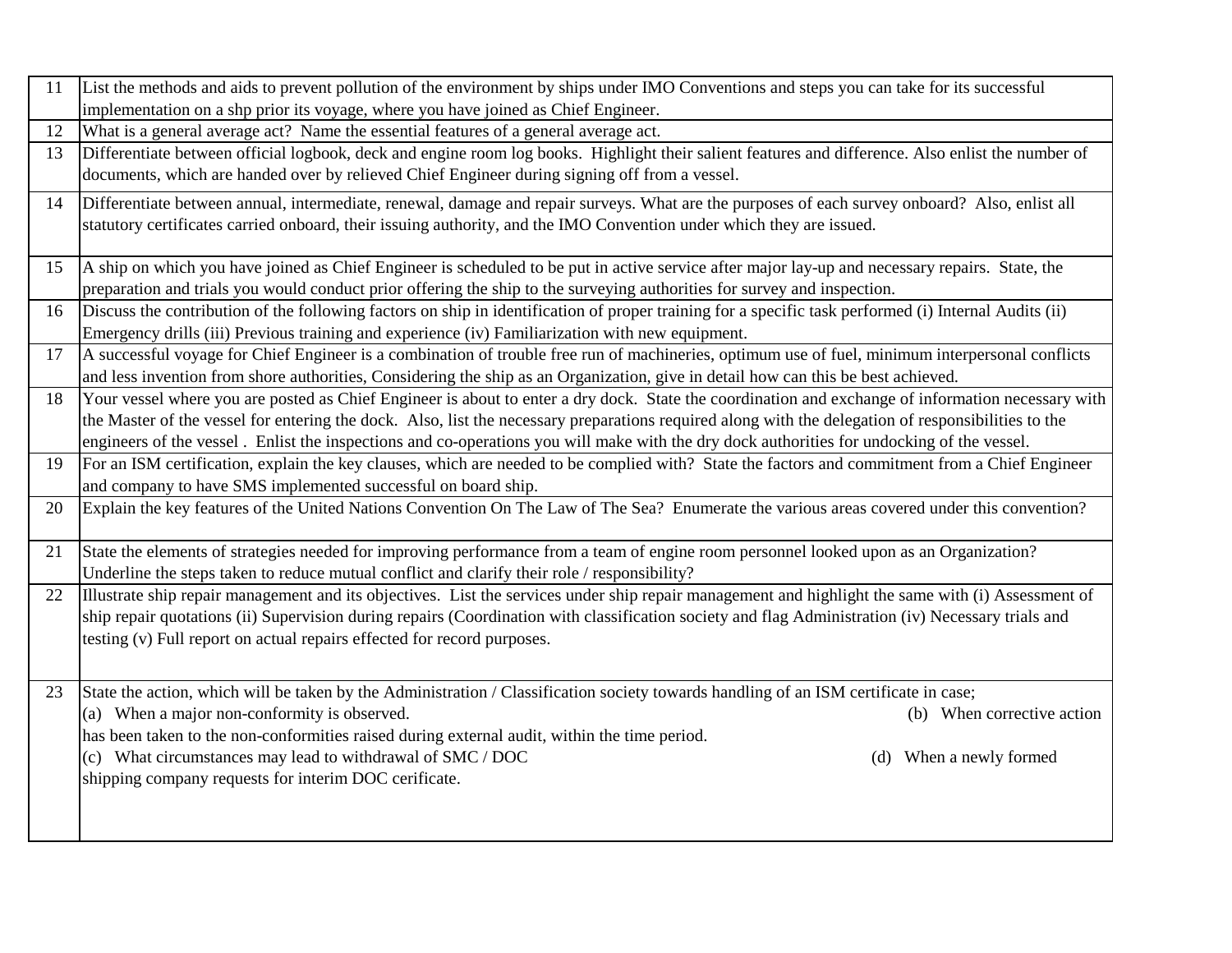| 24 | Piracy and terrorism is a fearsome situation for shipboard personnel and frequent in present shipping activities. As a Chief Engineer onboard and as<br>a member of SMS implementation team, draw an emergency preparedness plan to encounter such situations involving ships personnel. What<br>measures shipboard personnel can take under contingency plan while the vessel is (i) in a port (ii) at sea? |  |
|----|--------------------------------------------------------------------------------------------------------------------------------------------------------------------------------------------------------------------------------------------------------------------------------------------------------------------------------------------------------------------------------------------------------------|--|
| 25 | (a) What are the various statutory Certificates carried on board oil tanker, and their validity? Mention the Conventions under which they are issued,                                                                                                                                                                                                                                                        |  |
|    | giving the reference of their Conventions.<br>(b) Explain Harmonization of Statutory Certificates under the SOLAS 74/88 Convention. If a period of a statutory Certificate has just expired and a                                                                                                                                                                                                            |  |
|    | port is having inadequate survey facility, state the actions you will take, as per the provision stated in the Protocol of 1998 relating to the                                                                                                                                                                                                                                                              |  |
|    | International Convention for the Safety of Life at Sea, 1974.                                                                                                                                                                                                                                                                                                                                                |  |
| 26 | Classification societies are Recognised Institutions (RO) and play an important role in implementation of national and international regulatios. State                                                                                                                                                                                                                                                       |  |
|    | the limitations of the RO highlighting them with reasons. List the statutory service undertaken by a classification body on behalf of Administration                                                                                                                                                                                                                                                         |  |
| 27 | On a ship where you are employed as Chief Engineer, the vessel has UMS system for controlling engine room and a central scanning and data                                                                                                                                                                                                                                                                    |  |
|    | logging system for monitoring. Explain the special attention you will pay to the specific datas and formulate a chart for condition monitoring.                                                                                                                                                                                                                                                              |  |
|    | Highlight the tools in computer application you will use for making graphical representation, salient points and trend analysis.                                                                                                                                                                                                                                                                             |  |
| 28 | Explain the associated key factors and activities to ensure successful Planned Maintenance programme onboard ships under ISM Codes with the                                                                                                                                                                                                                                                                  |  |
|    | following terms                                                                                                                                                                                                                                                                                                                                                                                              |  |
|    | (i) Corrective action process                                                                                                                                                                                                                                                                                                                                                                                |  |
|    | (ii) Developing and improving maintenance procedures<br>(iii) Systematic approach to maintenance                                                                                                                                                                                                                                                                                                             |  |
|    | (iv) Maintenance intervals                                                                                                                                                                                                                                                                                                                                                                                   |  |
|    | (v) Inspections                                                                                                                                                                                                                                                                                                                                                                                              |  |
|    |                                                                                                                                                                                                                                                                                                                                                                                                              |  |
| 29 | With reference to record keeping onboard, discuss (i) the necessity of proper filing (ii) efficient control of follow up and verification activities (iii)                                                                                                                                                                                                                                                   |  |
|    | accident/incident investigation. Describe a situation onboard, which will highlight the importance of record keeping of above three cases.                                                                                                                                                                                                                                                                   |  |
| 30 | STCW 95 has laid down minimum requirements for familiarization, basic safety training and instruction to all seafarers. Underline the importance of                                                                                                                                                                                                                                                          |  |
|    | the role of Chief Engineer of a ship in enforcing these elements of STCW training.                                                                                                                                                                                                                                                                                                                           |  |
| 31 | As per MARPOL Annexe VI 73/78, which came into force from 19May, 2005, all bunker suppliers are required to be registered with the                                                                                                                                                                                                                                                                           |  |
|    | Administration and bunker supply is to be received from the registered bunker supplier only. Enumerate the salient features and the requirements set                                                                                                                                                                                                                                                         |  |
|    | out in Regulation 14 and 18 of MARPOL Annex VI and the responsibilities of Chief Engineer with respect to retaining of bunker sample.                                                                                                                                                                                                                                                                        |  |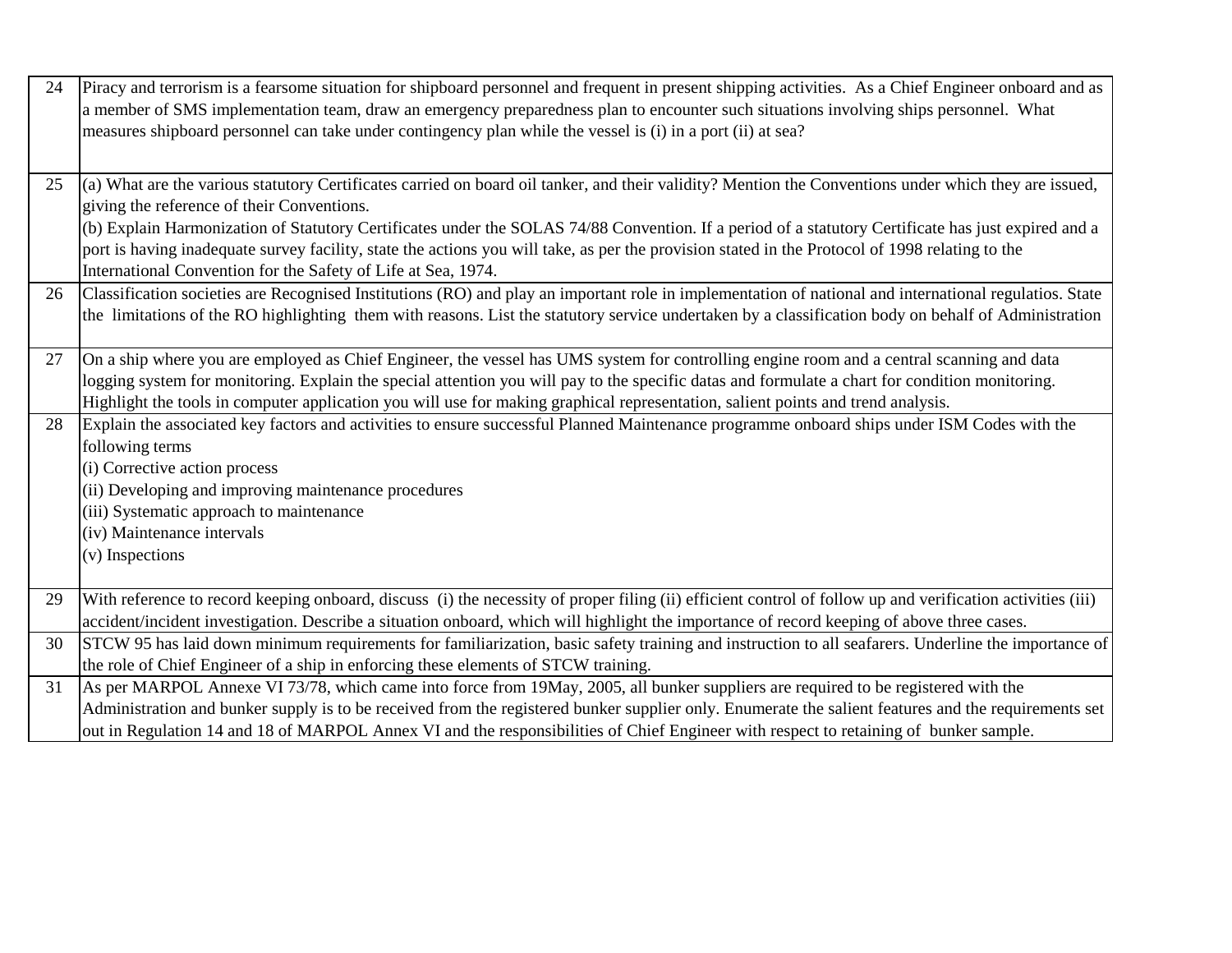| 32                                                                                       | Explain the following maritime term:                                                                                                                   |  |  |  |
|------------------------------------------------------------------------------------------|--------------------------------------------------------------------------------------------------------------------------------------------------------|--|--|--|
|                                                                                          | (a) Charter Party                                                                                                                                      |  |  |  |
|                                                                                          | (b) Freight                                                                                                                                            |  |  |  |
|                                                                                          | (c) Bare Boat Charter                                                                                                                                  |  |  |  |
|                                                                                          | (d) Bill of Lading                                                                                                                                     |  |  |  |
|                                                                                          | (e) Lay Time, Demurrage and Off-Hire.                                                                                                                  |  |  |  |
|                                                                                          |                                                                                                                                                        |  |  |  |
| 33                                                                                       | What are the essential features of the ISPS Code? What are the duties and responsibilities of a Chief Engineer with respect to the Code and            |  |  |  |
|                                                                                          | particularly what action you will take to familarise newly inducted crew of different nationality employed on board ship.                              |  |  |  |
|                                                                                          |                                                                                                                                                        |  |  |  |
| 34                                                                                       | You are required to send a Voyage abstract to the head office containing all salient datas as per regulatory feature. For making the spreadsheet,      |  |  |  |
|                                                                                          | underline the specific computer application tools you will use and formulate a format for the abstract, which will show the salient datas within       |  |  |  |
|                                                                                          | available format of software to the best advantage. Use realistic datas.                                                                               |  |  |  |
| 35                                                                                       | You are to formulate a Quality Inventory Management Plan for old ship's stores / spares, where you have joined as Chief Engineer. Describe the         |  |  |  |
|                                                                                          | procedure you will adopt and the key issues you will address for successful completion of the assignment within a targeted date.                       |  |  |  |
| 36                                                                                       | "If Flag State Implementation is carried out effectively; Port State Control may not be required". Give your comments on the above statement.          |  |  |  |
| 37                                                                                       | (a) What are the essential elements of preventive maintenance on board ships?                                                                          |  |  |  |
|                                                                                          | (b) Analyze the link between statutory and classification survey of ship machinery and equipment with respect to routine maintenance and how it is     |  |  |  |
|                                                                                          | effectively merged in ships safety management system under the ISM Code.                                                                               |  |  |  |
| 38                                                                                       | (a) For the safety, welfare and working condition of seafarer on board ship, enumerate the various $ILO/IMO$ regulations.                              |  |  |  |
|                                                                                          | (b) As Chief Engineer Officer how will you motivate good inter personnel relationships and team work                                                   |  |  |  |
|                                                                                          |                                                                                                                                                        |  |  |  |
| 39                                                                                       | An Indian flag vessel collided with another vessel off the coast of India, as a result few lives were also lost and vessel damaged. In accordance with |  |  |  |
|                                                                                          | the provisions under the Merchant Shipping Act, what steps should be initiated and who should initiate such steps for the safety of the ships and the  |  |  |  |
|                                                                                          | marine environment.                                                                                                                                    |  |  |  |
| 40                                                                                       | $\alpha$ ) Define the meaning of the term "Conditions of Assignment" as applied to ships for Load Line Survey.                                         |  |  |  |
| (b) State how conditions of assignment contribute towards water tight integrity of ships |                                                                                                                                                        |  |  |  |
|                                                                                          | (c) Give reasons why conditions of assignment need periodic inspection, giving specific instances where they can be found to be less than fully        |  |  |  |
|                                                                                          | effective.                                                                                                                                             |  |  |  |
|                                                                                          |                                                                                                                                                        |  |  |  |
| 41                                                                                       | State the responsibilities and liabilities, under the Hague-Visby Rules of:<br>The Shipper<br>(a)                                                      |  |  |  |
|                                                                                          | (b) The Shipowners and explain the difference between the Hague rules and Hague-Visby Rule                                                             |  |  |  |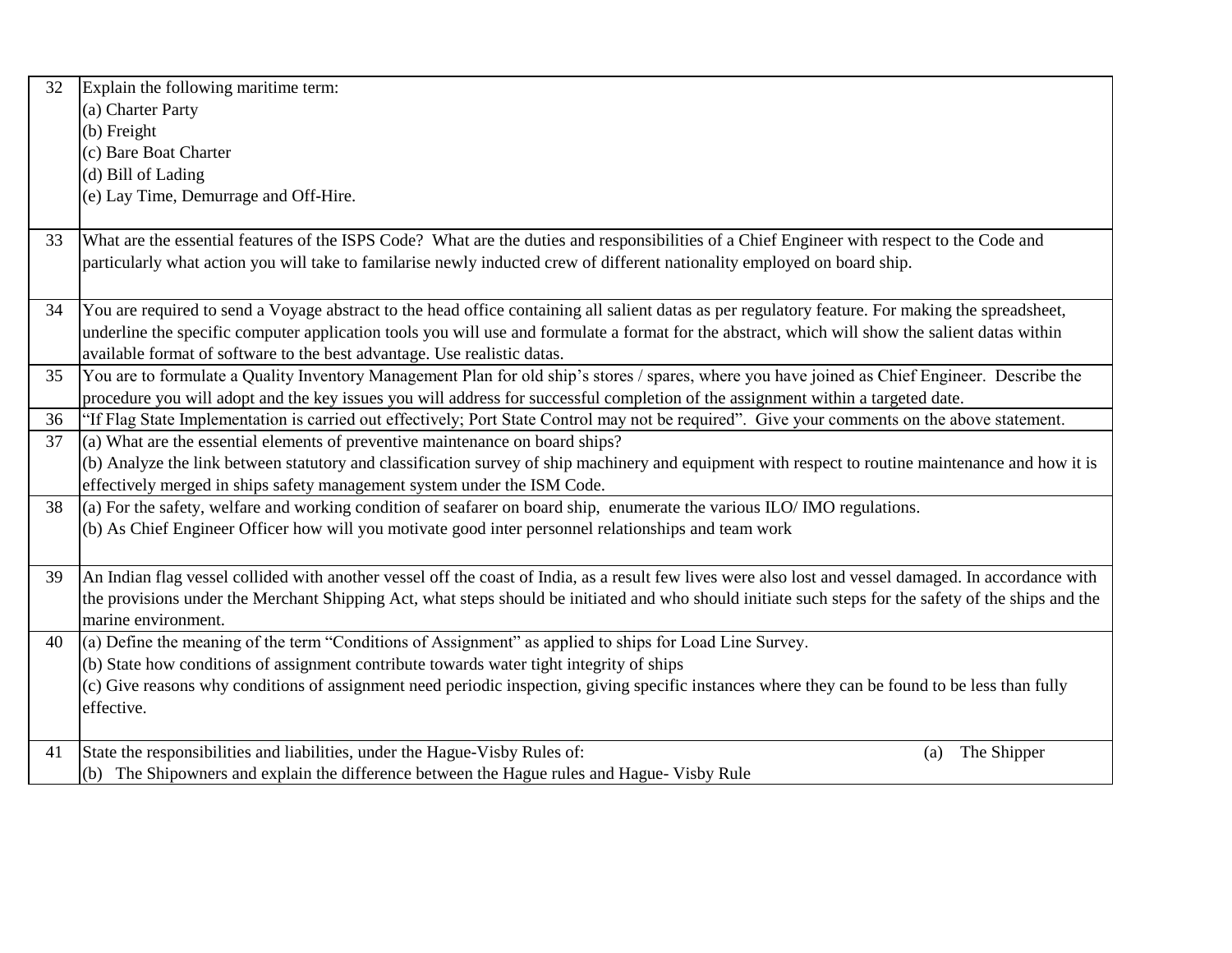| 42 | (a) During a port State control inspection, the port State control officer (PSCO) desired to carry out detailed inspection of the vessel. What are clear                                                 |
|----|----------------------------------------------------------------------------------------------------------------------------------------------------------------------------------------------------------|
|    | grounds for a PSCO to conduct a more detailed inspection? State your answer with examples.                                                                                                               |
|    | (b) What is the difference between ' corrective action' and 'preventive action'.                                                                                                                         |
|    |                                                                                                                                                                                                          |
| 43 | With reference to marine insurance, write short notes on the following:                                                                                                                                  |
|    | (a) Port of refuge                                                                                                                                                                                       |
|    | (b) Particular average and General average                                                                                                                                                               |
|    | (c)Total loss and Constructive loss                                                                                                                                                                      |
|    |                                                                                                                                                                                                          |
| 44 | List the IMO Conventions and guidelines dealing with marine environment protection. State how each of the Convention contributes to the                                                                  |
|    | protection of the marine environment.                                                                                                                                                                    |
| 45 | Briefly explain the objectives of planned preventive maintenance. Indicate the areas where planned preventive maintenance can be applied                                                                 |
|    | effectively on ships. How is the work planning and scheduling carried out.                                                                                                                               |
| 46 | Differentiate between "third party liability" and "contractual liability". When may the shipower seek to limit his liability?, Lists the persons                                                         |
|    | entitled to limit liability and the claims exempted from limitation.                                                                                                                                     |
| 47 | Explain the following:                                                                                                                                                                                   |
|    | (a) Charter Party                                                                                                                                                                                        |
|    | (b) Laytime                                                                                                                                                                                              |
|    | (c) Bills of lading                                                                                                                                                                                      |
|    | (d) Off hire clause                                                                                                                                                                                      |
|    | (e) Contract of affreightment                                                                                                                                                                            |
|    |                                                                                                                                                                                                          |
| 48 | (a) What are P & I clubs. Describe how P & I clubs collect fund from shipowners.                                                                                                                         |
|    | (b) What are the risk that are covered under the term " protection" and "indemnity".                                                                                                                     |
|    |                                                                                                                                                                                                          |
| 49 | State the requirement and responsibility of the office in enforcing "emergency preparedness" procedures for a ship and its personnel, as required                                                        |
|    | under ISM Codes ? Describe the duties of the office in (i) Formation of the emergency team (ii) During emergency situations (iii) Maintaining                                                            |
| 50 | contact between ship and office.<br>With reference to port State control enumerate on the following (i) Regional cooperation/agreements. (ii) Future of port State control. (iii) Is port                |
|    |                                                                                                                                                                                                          |
|    | State control an effective tool for ship safety?<br>Develop a training programme for activities of a vessel, where you have joined recently as a Chief Engineer highlighting the specific training needs |
| 51 |                                                                                                                                                                                                          |
|    | for engine room personnel in case of (i) use of life saving appliances (ii) fire in accommodation (iii) explosion in engine room, when the ship is in<br>dry dock                                        |
| 52 | Illustrate the provision kept towards establishing procedures to identify and testing of "critical" equipments under ISM Codes. How the list of                                                          |
|    | critical equipment and systems are made and on what factors they are dependent.                                                                                                                          |
|    |                                                                                                                                                                                                          |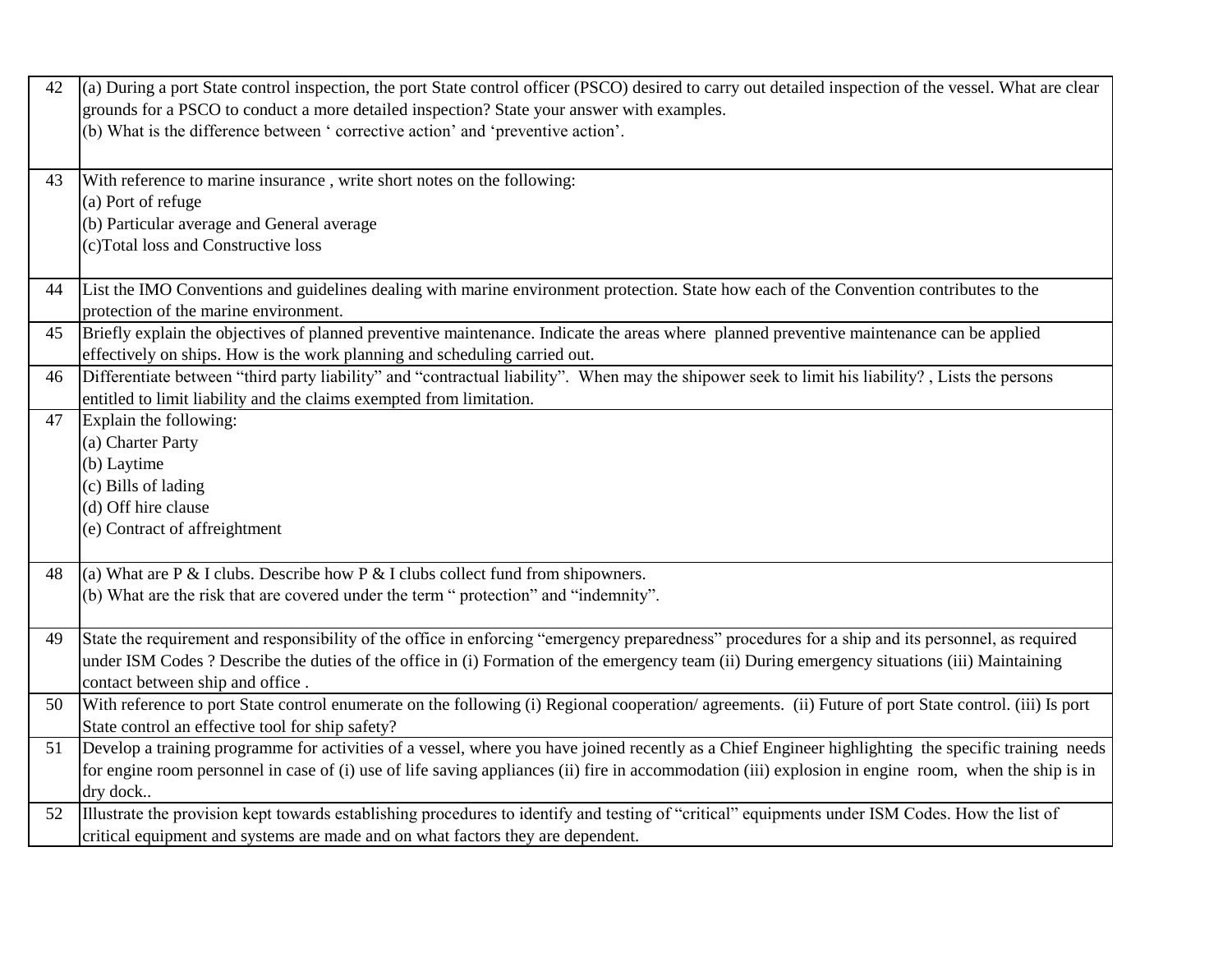| 53 | Suggest with reasons, why each of the following courses of action are appropriate if a ship operating in heavy seas: (a) frequently sound all hold     |  |  |
|----|--------------------------------------------------------------------------------------------------------------------------------------------------------|--|--|
|    | bilges (b) frequently sound bilges in chain locker, fore and aft. peak tanks, cofferdams and other void spaces (c) sound all fuel, fresh water and     |  |  |
|    | ballast tanks (d) if satisfied with (a), (b) and (c) trim ship by the stern and correct any list (e) reduce speed of the main engine.                  |  |  |
| 54 | As Chief Engineer on board stress the issues you will address for lack of motivation, differences in attitude and to increase sense of competitiveness |  |  |
|    | for better management and effective control?                                                                                                           |  |  |
| 55 | State Maritime Declaration of Health and the requirements of International Health Regulations for persons employed on board ship. State the steps      |  |  |
|    | taken by you as Chief Engineer on board. for an Engine Room personnel suffering from a contagious disease while on a voyage.                           |  |  |
| 56 | Why does a ship require Marine Insurance cover. Explain Hull Claims and Cargo Claims related with Marine Insurance. State the related documents        |  |  |
|    | and information required from the ship in this regard highlighting their validity.                                                                     |  |  |
| 57 | Differentiate between Rules, Regulations, Protocol, Act, tacit acceptance and Convention as adapted in IMO. Describe the process by which a Draft      |  |  |
|    | proposal gets converted into a Rule administered by a maritime member country?                                                                         |  |  |
|    |                                                                                                                                                        |  |  |
| 58 | As a Chief Engineer on a vessel scheduled to make a voyage from India to the U.S. Coast, list the salient items you will inspect, machinery            |  |  |
|    | installations you will ensure for satisfactory operation and documents you will keep handy for making a satisfactory voyage. Give reasoning in each    |  |  |
|    | case.                                                                                                                                                  |  |  |
| 59 | What are the UNCLOS provisions concerning ship's flag and nationality? In observation of UNCLOS what are the duties of flag states and how it is       |  |  |
|    | enforced?                                                                                                                                              |  |  |
| 60 | With reference to "ISM Code" write short notes on                                                                                                      |  |  |
|    | (a) Role of company office                                                                                                                             |  |  |
|    | (b) Advantage of drills and exercises                                                                                                                  |  |  |
|    | (c) Documented procedures                                                                                                                              |  |  |
|    | (d) Management Review                                                                                                                                  |  |  |
|    |                                                                                                                                                        |  |  |
| 61 | With respect to engine room man management enlist the key issues you will address with proper justification in the following areas                     |  |  |
|    | (a) Training programmes                                                                                                                                |  |  |
|    | (b) Long term personnel development concept                                                                                                            |  |  |
|    | (c) Attitude and motivation development                                                                                                                |  |  |
|    | (d) Emergency response<br>(e) Copying with stress                                                                                                      |  |  |
|    |                                                                                                                                                        |  |  |
|    |                                                                                                                                                        |  |  |
| 62 | A successful voyage for a Chief Engineer is a combination of trouble free run of machineries, optimum use of fuel, minimum interpersonal conflicts     |  |  |
|    | and less intervention from shore authorities. Considering the ship as an Organisation how this can be best achieved                                    |  |  |
|    |                                                                                                                                                        |  |  |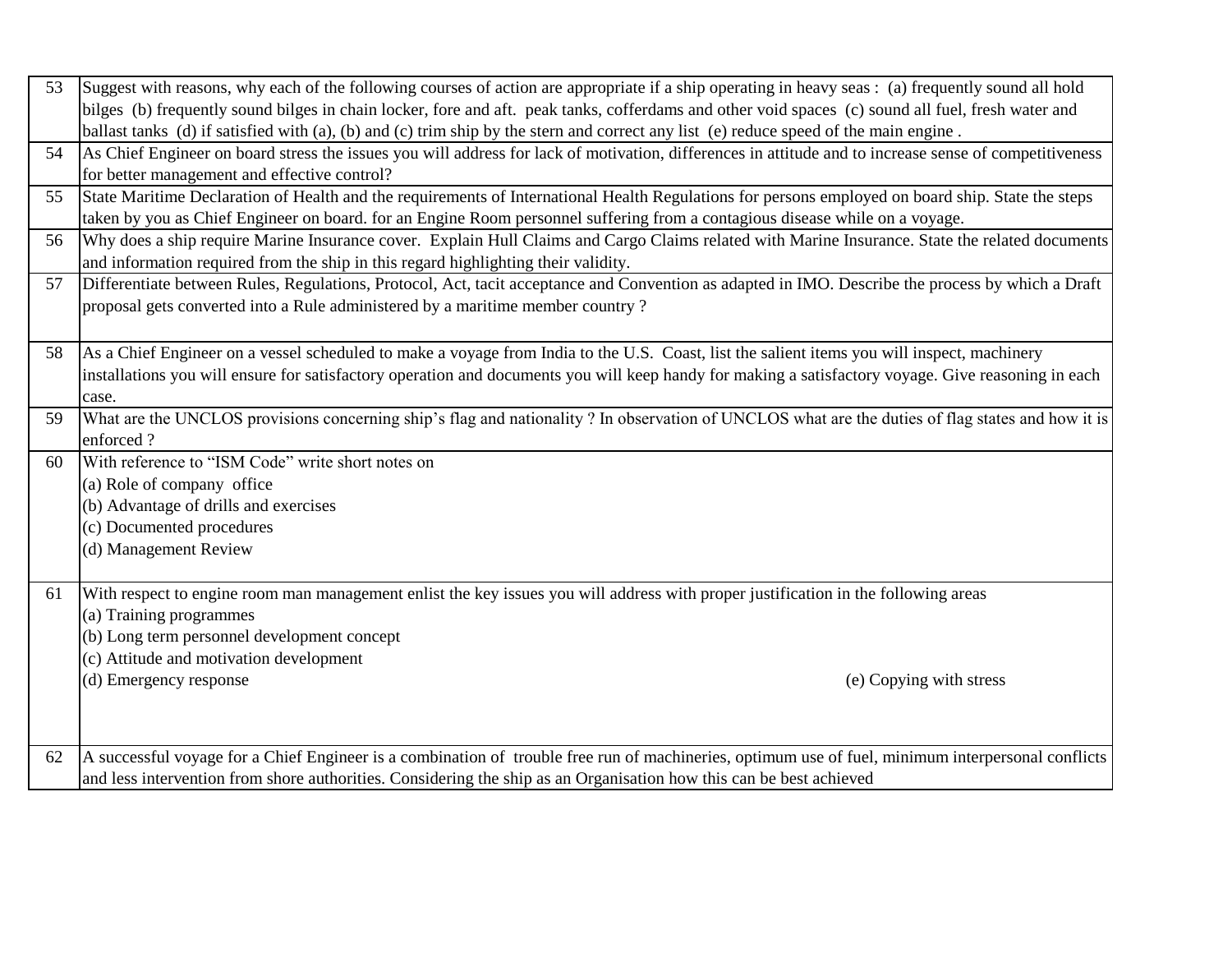| 63 | A second hand single hull VLCC built in 1990 is to be taken over .The vessel is to be registered under Indian flag, as Chief Engineer / Owner          |
|----|--------------------------------------------------------------------------------------------------------------------------------------------------------|
|    | representative, what aspects you would look for, with respect to;                                                                                      |
|    | $(a)$ SOLAS 74                                                                                                                                         |
|    | (b) MARPOL 73/78                                                                                                                                       |
|    | (c) Crew accommodation                                                                                                                                 |
|    | (d) Machinery/ boilers                                                                                                                                 |
|    | (e) Previous survey report                                                                                                                             |
| 64 | Differentiate the salient consideration taken during survey of a ship under                                                                            |
|    | (a) Bare boat charter                                                                                                                                  |
|    | (b) Voyage charter                                                                                                                                     |
|    | (c) Time charter.                                                                                                                                      |
|    | As a Second Engineer on board explain with reasons which of the three surveys is most demanding and exhaustive and why?                                |
| 65 | A ship which was bunkering at a foreign port has met with an accident and a substantial amount of oil spillage in water has resulted. Draw an          |
|    | emergency preparedness plan for the incident and how best it could be encountered under the provision. Describe its salient advantages.                |
| 66 | As a team leader and resource manager identify the issues that could be addressed for maximum utilization of potential of technical personnel on       |
|    | board ships. Examine the development in compensation and benefit practices and trends followed thereof?                                                |
|    |                                                                                                                                                        |
| 67 | In case of a major fire onboard, explain the salient advantages of documented procedures under "emergency preparedness" over normal fire fighting      |
|    | procedures. "Before implementation of the ISM code the fire fighting operations onboard have been successfully carried out in numerous cases"-         |
|    | with the context of the statement give your opinion for requirement of documented procedures under "emergency preparedness".                           |
| 68 | Explain the jurisdiction of application of port State control and its control regulations. State the salient clauses from different International      |
|    | Conventions that forms the basis and focus area of port State control.                                                                                 |
| 69 | Describe a procedure to establish a training programme appropriate for the training need of Engine Room personnel on board, where you have             |
|    | joined as Chief Engineer. Illustrate the measures you will undertake in view of a section of engine room personnel not adept in attaining the standard |
|    | within a specified time period.                                                                                                                        |
| 70 | A vessel is about to undertake a six month round voyage. As a Chief Engineer. underline and describe the key issues that you will inspect, check,      |
|    | prepare, establish and maintain towards proper Planned Maintenance of engine room and associated areas under ISM Code.                                 |
| 71 | Briefly discuss the reasons for Bulk –Carrier losses in the last decade and explain, how provisions detailed in Chapter XII of SOLAS 74 as amended     |
|    | will contribute towards the safety of bulk-carriers?                                                                                                   |
| 72 | As per the Marine Insurance Act, write short notes on the following:                                                                                   |
|    | (a) Deviation                                                                                                                                          |
|    | (b) Warranties                                                                                                                                         |
|    | (c) War Risk Clause                                                                                                                                    |
|    | (d) Charterers Contribution Clause.                                                                                                                    |
|    |                                                                                                                                                        |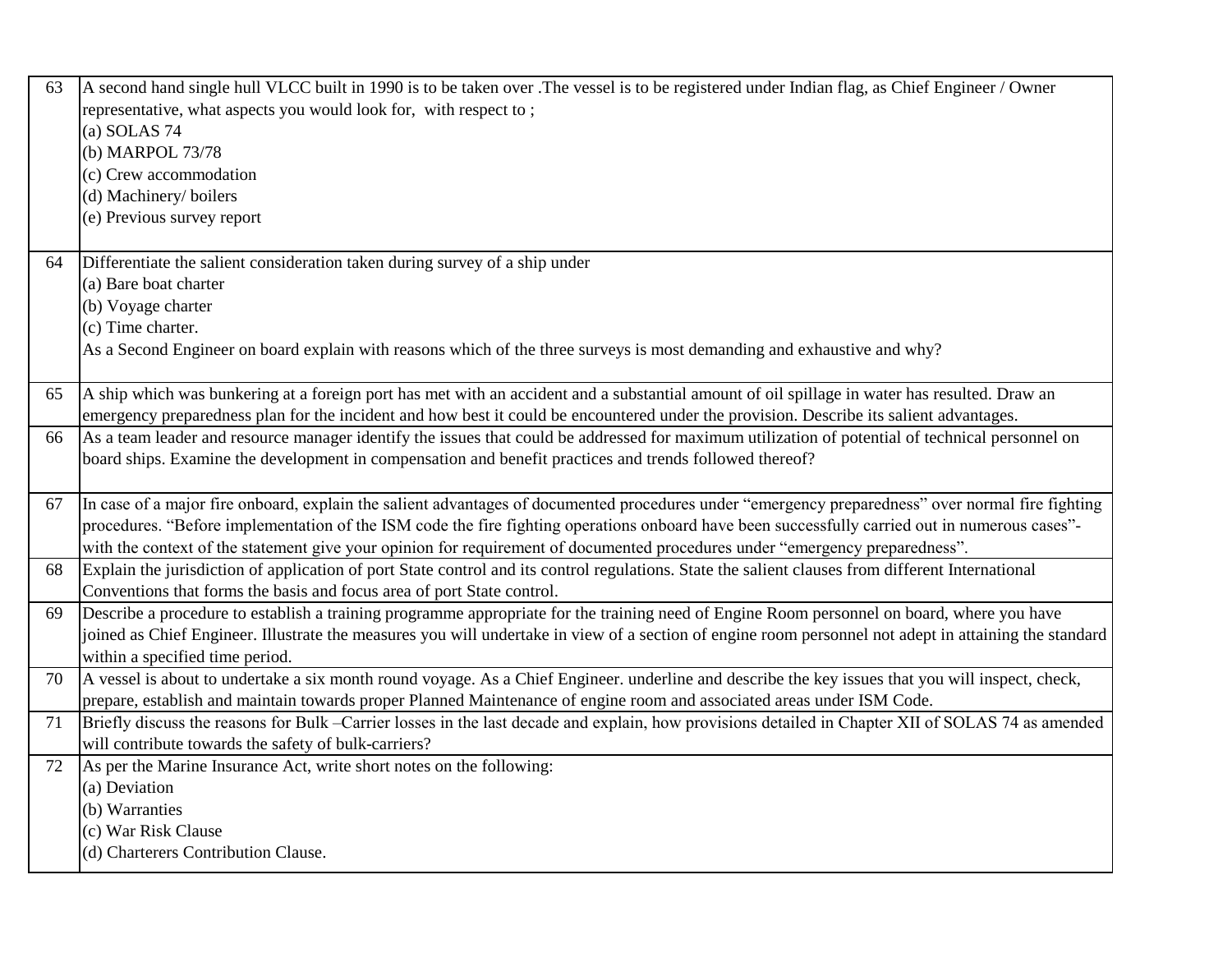| 73 | Elaborate the influences of a Charterer on operation of propulsion and other ship-board machineries during a voyage. A ship on a time-charter if<br>met with several unforeseen machinery breakdowns due to which the scheduled date cannot be met with, state the different options and actions a<br>Chief Engineer on-board should undertake?                                                                                                   |
|----|---------------------------------------------------------------------------------------------------------------------------------------------------------------------------------------------------------------------------------------------------------------------------------------------------------------------------------------------------------------------------------------------------------------------------------------------------|
| 74 | Highlight the following amendments to IMO Conventions and its effect in ship operation thereof. Mention their date of entry into force.<br>(a) CLC and Fund Conventions<br>(b) SOLAS-IMDG Code                                                                                                                                                                                                                                                    |
| 75 | List the objectives of an ISM Internal Audit of a ship? How an Internal Audit help in External Audit of a vessel? Name the salient issues addressed<br>in the Internal Audit and the persons responsible to carry out the same.                                                                                                                                                                                                                   |
| 76 | What are the principles of modern salvage law? What is general average? Explain with context to general average (i) Entitlement (ii) Artificial<br>(iii) Adjustment (iv) Contestation.                                                                                                                                                                                                                                                            |
| 77 | What is the purpose of annual surveys? Give a list of items that would be examined by a survey or during annual survey. Also explain Condition of<br>Class. What impact condition of class has on a ships commercial/technical aspect?                                                                                                                                                                                                            |
| 78 | Explain the different machinery related emergency situations that are dealt as documented procedures under "emergency preparedness". Underline<br>the salient actions that are documented in dealing with (i) Main Engine Failure (ii) steering failure (iii) electrical failure (iv) automation failure.                                                                                                                                         |
| 79 | Write short notes on any THREE:<br>(a) Lloyd's Open Form.<br>(b) General Average and Particular Average.<br>(c) Bill of Lading<br>(d) Treaty, Convention and Protocol.                                                                                                                                                                                                                                                                            |
| 80 | What are the primary strategies that may be employed for coping with stress affected personnel? How can these elements be best implemented in<br>ships personnel motivating them for better team work?                                                                                                                                                                                                                                            |
| 81 | Detail the inspection that you as the new Chief Engineer of an Oil Tanker / Gas Carrier would make on joining the ship with regard to (i) Stability<br>(ii) Damage control (iii) Fire fighting (iv) Critical Machinery.                                                                                                                                                                                                                           |
| 82 | The protection of the Marine environment is of utmost importance today. Discuss;<br>(a) How would you as a Chief Engineer Officer of a tanker ensure protection of the environment by compliance with the various Regulation of<br>MARPOL 73/78 Annex 1 for prevention and control of pollution at sea?<br>(b) State requirement for compliance under Annex VI of MARPOL 73/78.                                                                   |
| 83 | With reference to port State control inspection;<br>(a) What are "clear grounds" and "ISM related deficiencies" for a Port State Control Officer to conduct a more detailed inspection of the ship?<br>(b) List out five deficiencies, which may lead to detention of the vessel. Also, enumerate the cause of such deficiency and preventive action you, as<br>Chief Engineer, will take to avoid re-occurrence of such detainable deficiencies. |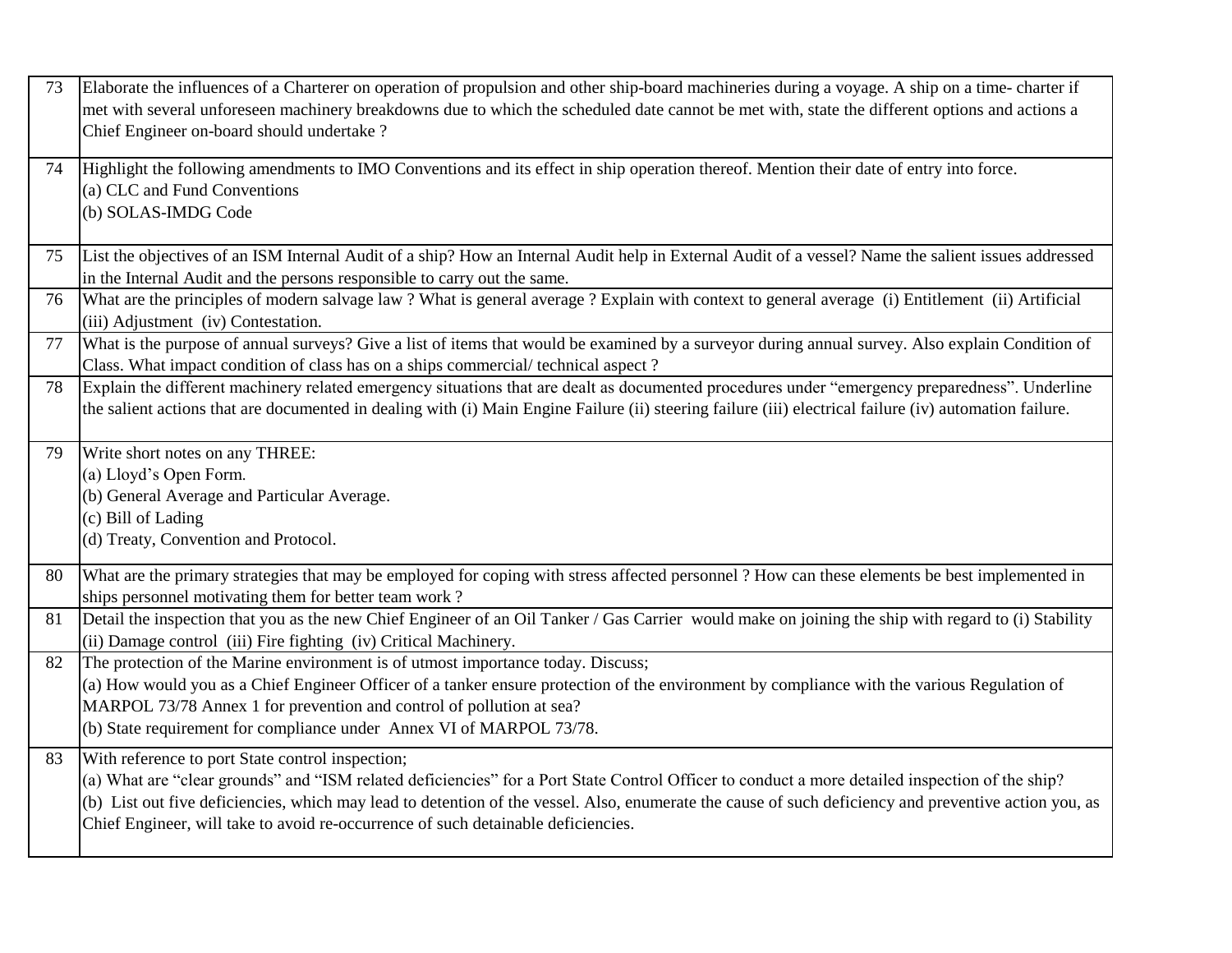| 84 | (a) List the objectives of an ISM Internal Audit of a ship? How an Internal Audit helps in satisfactory External Audit of a vessel? What are the<br>dynamic elements of the ISM Code which envisages continuous improvement of safety management and pollution prevention.<br>(b) What do you understand by 'Non-conformance'. What is the difference between a 'corrective action' and 'preventive action'                                                                            |
|----|----------------------------------------------------------------------------------------------------------------------------------------------------------------------------------------------------------------------------------------------------------------------------------------------------------------------------------------------------------------------------------------------------------------------------------------------------------------------------------------|
| 85 | How many types of warranties are there in Marine Insurance? Give an example of each type with reference to a hull and machinery policy of<br>insurance.                                                                                                                                                                                                                                                                                                                                |
| 86 | Explain the following:<br>(a) Worldscale<br>(b) Responsibilities of a shipbroker                                                                                                                                                                                                                                                                                                                                                                                                       |
| 87 | Discuss the responsibilities of the Chief Engineer of the vessel with respect to the following;<br>(a) Bunkering and receiving correct quantity of fuel oil.<br>(b) In case of a dispute over lube oil / fuel oil received on board, actions required under the circumstances.<br>(c) Spillage of oil in the water during bunkering.<br>(d) Declaration to be seen in the Bunker Delivery Note.<br>(e) Requirement of bunker for ships transiting Antartic zone.                       |
| 88 | The safety management system requires that Company should provide for measures ensuring that the Company's organization can respond at any<br>time to hazards, accidents and emergency situations involving ships. Underline the importance of "communication" in "emergency preparedness"<br>and what measures are required for the following (i) contact between ship and the office (ii) communication equipment (iii) dealing with the media<br>(iv) dealing with the next of kin. |
| 89 | Discuss the responsibilities of the Chief Engineer with respect to an appropriate training plan for engine room personnel towards successful handling<br>of (i) major fire in engine room and wheelhouse (ii) automation failure of main engine in UMS mode (iii) Steering failure (iv) electrical power<br>failure.                                                                                                                                                                   |
| 90 | With respect to key issues in ship repair contracts, illustrate (i) payment terms (ii) Ambit of the specification and additional works (iii) contract<br>period, liquidated damages and force majeure (iv) Guarantees and insurance (v) Termination events.                                                                                                                                                                                                                            |
| 91 | (a) Explain the salient features of Ballast Water Management<br>(b) How would you as Chief<br>Engineer with consultation with the Master of the vessel implement a typical "Ballast water Management Plan " prior to your vessel arriving at an<br>USA port.                                                                                                                                                                                                                           |
| 92 | Safety of Bulk carriers is a major concern being addressed by IMO. State what are the recent additional safeties measures incorporated into SOLAS<br>74 as amended for Bulk carriers in Ch. XII. List out the main items under enhanced survey of a 15 years special survey for a Bulk carrier.                                                                                                                                                                                        |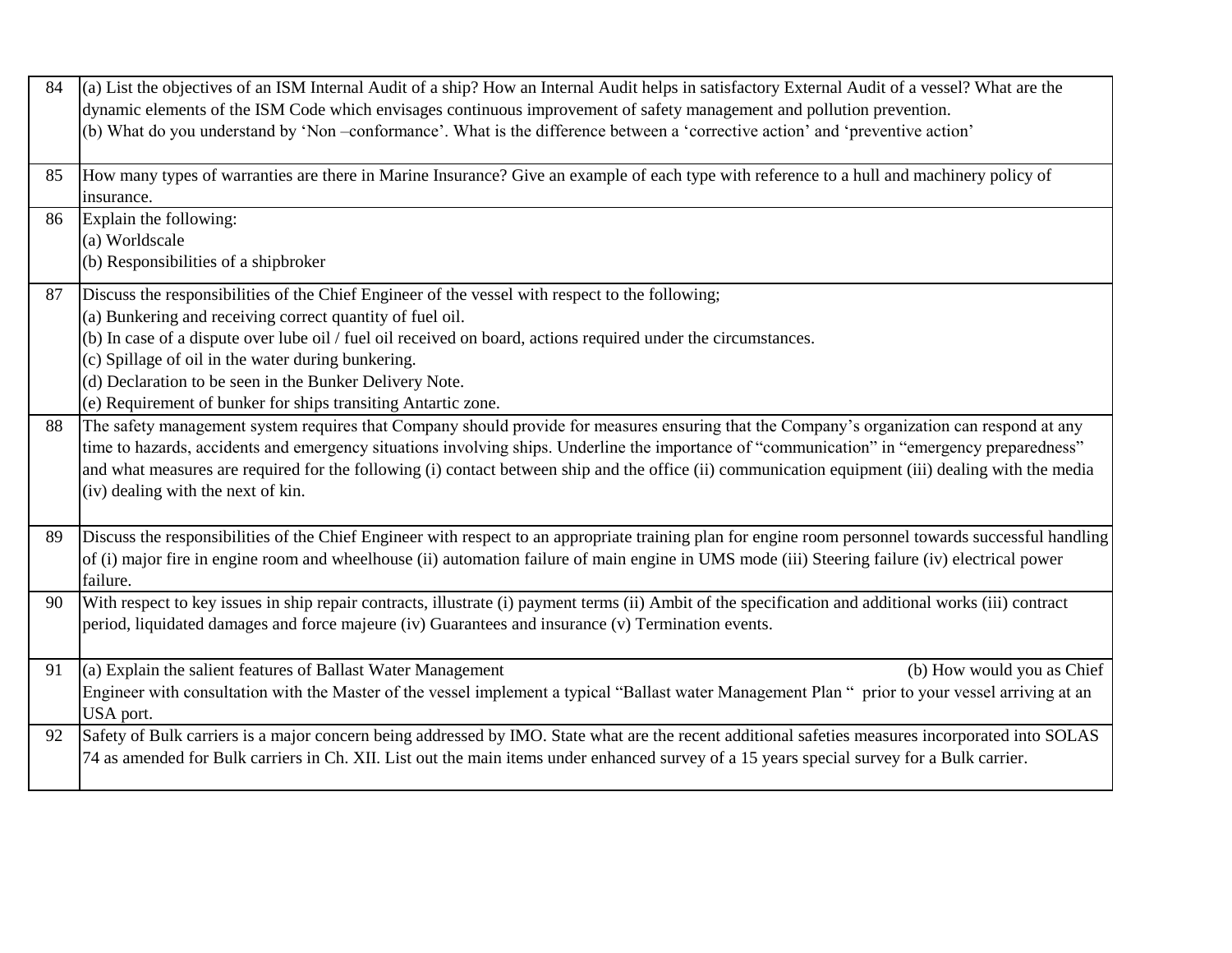| 93                                                                                                                                                    | Write short notes on:                                                                                                                                    |  |
|-------------------------------------------------------------------------------------------------------------------------------------------------------|----------------------------------------------------------------------------------------------------------------------------------------------------------|--|
|                                                                                                                                                       | (a) World Scale                                                                                                                                          |  |
|                                                                                                                                                       | (b) Maritime Lien                                                                                                                                        |  |
|                                                                                                                                                       | $(c)$ BIMCO                                                                                                                                              |  |
| 94                                                                                                                                                    | Describe briefly Port State Control and its role in elimination of sub-standard ships. Is Port State Control effective?                                  |  |
| State the action taken by a Recognized Organization towards handling of an ISM certificate in case; (i) Evidence of a major non-conformity (ii)<br>95 |                                                                                                                                                          |  |
|                                                                                                                                                       | Evidence of too many non-conformities (iii) extension of the safety management certificate is requested for (iv) Revision of an entry for a              |  |
|                                                                                                                                                       | Under what circumstances can the SMC and DOC be withdrawn.<br>certificate is requested for.                                                              |  |
| 96                                                                                                                                                    | (a) State the importance of maintaining vessels records at sea and at port. Elucidate the procedures involved relating to entries made for the data's    |  |
|                                                                                                                                                       | during watch-keeping.<br>(b) List the records which are maintained with respect to various                                                               |  |
|                                                                                                                                                       | inspection carried out in a bulk carrier by the classification society                                                                                   |  |
|                                                                                                                                                       |                                                                                                                                                          |  |
| 97                                                                                                                                                    | Discuss the procedure of entry into force of an IMO Convention after its Adoption? State the provision and its importance towards entry into force       |  |
|                                                                                                                                                       | of the convention. For a convention of important technical nature state the general rules/ conditions observed by the states for its entry into force.   |  |
|                                                                                                                                                       | Explain the terms (i) Accession (ii) Signature subject to Ratification, acceptance or approval                                                           |  |
|                                                                                                                                                       |                                                                                                                                                          |  |
| 98                                                                                                                                                    | Describe the methodology you will practice during taking over / handing over of your vessel in a foreign port as a Chief Engineer towards inventory      |  |
|                                                                                                                                                       | management of lube oil / fuel oil on board. In case of dispute arising thereof, describe how it can be best solved ? During the circumstances how you    |  |
|                                                                                                                                                       | would ascertain amount of oil not fit for use?                                                                                                           |  |
| 99                                                                                                                                                    | As a Chief Engineer on a ship where you have joined recently, develop a training programme for shore related activities of a vessel. Highlight the       |  |
|                                                                                                                                                       | specific training needs and emergency measures for engine room personnel in the dry dock in case of (i) transfer of fuel oil from tank to tank (ii) fire |  |
|                                                                                                                                                       | (iii) explosion in the engine room.                                                                                                                      |  |
| 100                                                                                                                                                   | Differentiate between Voyage Charter and Time Charter of a vessel. Underline the changes in responsibilities and the scope of activities for a Chief     |  |
|                                                                                                                                                       | Engineer in each case.                                                                                                                                   |  |
| 101                                                                                                                                                   | With respect to engine room "Resource Management" enlist the key issues you will address with proper justification in the following areas (i)            |  |
|                                                                                                                                                       | Incentive programmes (ii) Long term personnel development concept (iii) Human resources quality assurance (iv) Attitude and motivation                   |  |
|                                                                                                                                                       | development (v) Emergency response.                                                                                                                      |  |
| 102                                                                                                                                                   | As a Chief Engineer describe the procedure you would employ for bunkering at a port for ascertaining / receiving correct grade / quantity of oil         |  |
|                                                                                                                                                       | from the shore supply authorities. In case of a dispute over lube oil / fuel oil received on board, describe the actions you will take under             |  |
|                                                                                                                                                       | circumstances. What are the applicable provisions under MAPOL 73/78, Annex VI Regulations?                                                               |  |
|                                                                                                                                                       |                                                                                                                                                          |  |
| 103                                                                                                                                                   | What provisions are made under Port State Control (PSC) towards (i) Certificates issued by non party states to their ships (ii) Inspection of ships      |  |
|                                                                                                                                                       | below convention size and (iii) No more favourable treatment.                                                                                            |  |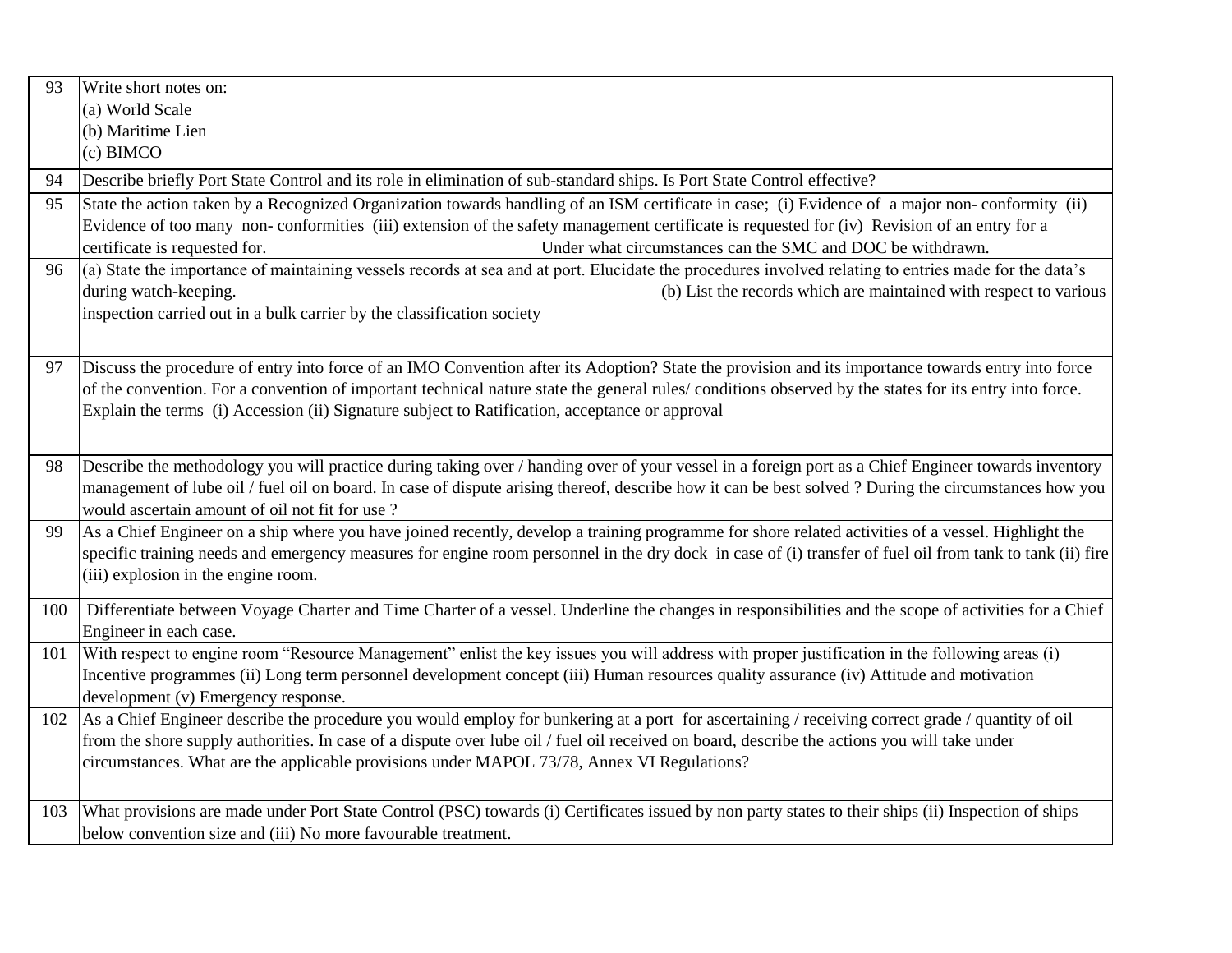|     | 104 Explain the influence of following external factors in higher consumption of fuel oil and how at best they could be controlled? (i) Ship's hull     |  |  |
|-----|---------------------------------------------------------------------------------------------------------------------------------------------------------|--|--|
|     | condition (ii) Weather condition (iii) Maintenance of different elements in fuel oil system (iv) Damage to propeller blades.                            |  |  |
| 105 | Underline the general procedures followed for flow of information among ships personnel. As a Chief Engineer on a ship having multinational crew,       |  |  |
|     | state how the process of effective information to the team can be approached by you and also how a certain instruction received by you from shore       |  |  |
|     | office for engine management can be best utilized?                                                                                                      |  |  |
| 106 | With reference to project cost estimation towards a major ship repair with multiple activities, explain (i) Cost groups (ii) Cost parameters (iii) Work |  |  |
|     | breakdown structure (WBS). How best in your opinion do these modules assist towards an optimum ship repair cost estimation?                             |  |  |
| 107 | Describe how ISM code has ensured the "Role and Responsibility of ship owner" in achieving Safety Management objectives? What importance do             |  |  |
|     | you give to the "Owner's Policy" in Safety Management structure of an organization?                                                                     |  |  |
| 108 | Describe briefly ILO Maritime Labour Convention 2006 (No. 186) which was adopted in February 2006                                                       |  |  |
| 109 | What are the main features incorporated under the Salvage Conventions? Explain "No Cure No Pay" and how this was amended by introducing                 |  |  |
|     | special compensation towards protecting the marine environment?                                                                                         |  |  |
| 110 | What is Bill of Lading? What precautions are to be observed before signing a Bill of Lading under voyage charter and time charter?                      |  |  |
| 111 | UNCLOS and SOLAS state that it is mandatory for a flag State to conduct an investigation into any "casualty". Explain in detail with reference to       |  |  |
|     | M.S. Act, the authority vested with the Government of India and the procedures adopted by a marine board of inquiry.                                    |  |  |
| 112 | Give a brief background of ILO, its incepted and its fields of mandate for Maritime Labour Development. Name three-conventions / protocol of ILO        |  |  |
|     | concerning maritime labour, which has come in force in 1996.                                                                                            |  |  |
| 113 | A second hand bulk carrier in 1990 is to be taken over. The vessel is to be registered under Indian flag. As Chief Engineer / Owner representative,     |  |  |
|     | what aspects would you look for with respect to:                                                                                                        |  |  |
|     | (a) SOLAS 74,                                                                                                                                           |  |  |
|     | (b) MARPOL73/78,                                                                                                                                        |  |  |
|     | (c) Crew accommodation,                                                                                                                                 |  |  |
|     | (d) Previous survey report.                                                                                                                             |  |  |
|     |                                                                                                                                                         |  |  |
| 114 | While approaching a port an accident took place, resulting in grounding of the vessel. A team of surveyors carried out inspection of the vessel and     |  |  |
|     | official records. Company has advised you to submit the report along with the relevant Log book records for formulating an opinion regarding cause      |  |  |
|     | of grounding. In case the grounding was not due to machinery failure, same may be brought out in the report to underline that machineries were          |  |  |
|     | functioning satisfactorily.                                                                                                                             |  |  |
| 115 | (a) State the circumstances which may lead to Suspension or Withdrawal of Class.                                                                        |  |  |
|     | (b) Explain the terms used by the classification societies:                                                                                             |  |  |
|     | (i) Period of Class,                                                                                                                                    |  |  |
|     | (ii) Anniversary date,                                                                                                                                  |  |  |
|     | (iii) Survey time window,                                                                                                                               |  |  |
|     | (iv) Memoranda,                                                                                                                                         |  |  |
|     | (v) Recommendations.                                                                                                                                    |  |  |
|     |                                                                                                                                                         |  |  |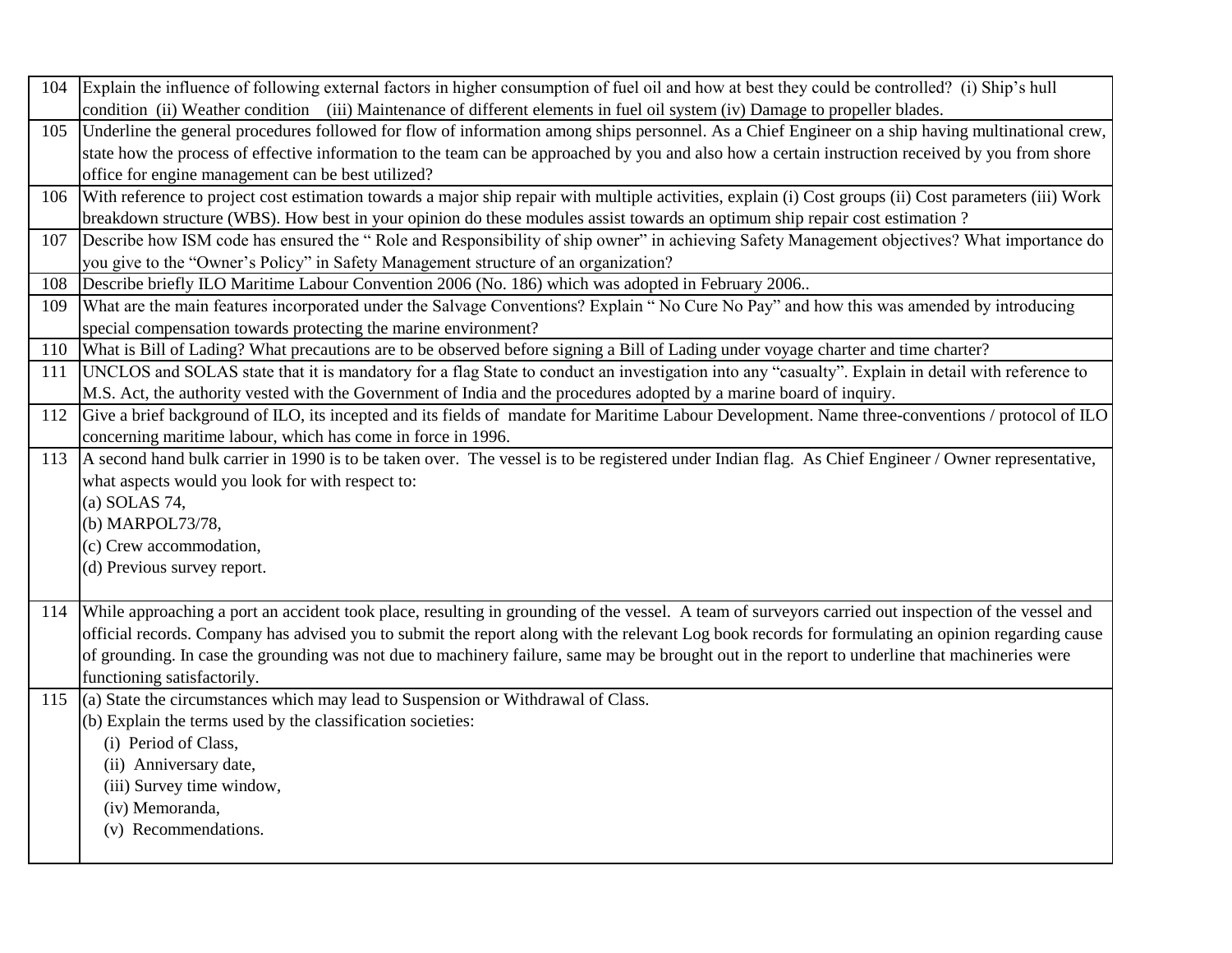| 116 Define a "Company" and its obligation under ISM code towards safe shipboard operations. Enumerate the key shipboard operations, which should           |  |
|------------------------------------------------------------------------------------------------------------------------------------------------------------|--|
| be maintained by a Company for successful onboard operation of a ship under ISM code.                                                                      |  |
| You have been advised by your company to develop a programme for training of Engine Room staff and for implementing it throughout the<br>117               |  |
| Company's fleet with respect to:                                                                                                                           |  |
| (i) Fire prevention and fire fighting,                                                                                                                     |  |
| (ii) Pollution prevention,                                                                                                                                 |  |
| (iii) Safe working practices.                                                                                                                              |  |
| Prepare the training plan and also list the related STCW Codes for each of them.                                                                           |  |
|                                                                                                                                                            |  |
| (a) What are the important highlights of UNCLOS with respect to environment protection?<br>118<br>(b) Explain:                                             |  |
| (i) Territorial Sea,                                                                                                                                       |  |
| (ii) Contiguous Zone,                                                                                                                                      |  |
| (iii) Exclusive Economic Zone,                                                                                                                             |  |
| (iv) Continental Shelf,                                                                                                                                    |  |
| (v) High Seas.                                                                                                                                             |  |
|                                                                                                                                                            |  |
| 119 As a Chief Engineer on a UMS vessel scheduled to make a voyage from India to the U.S. Coast; list the salient items you will inspect including         |  |
| propulsion machinery to ensure making a satisfactory voyage. Also list the documents the ship will keep handy to successfully undergo port State           |  |
| control inspection on arrival.                                                                                                                             |  |
| You as Chief Engineer are required to inform your Company with respect to inspection of propellers in the dry dock during which you noticed a<br>120       |  |
| surface crack on one of the blades. State the steps taken by you as Chief Engineer for successful handling of the situation.                               |  |
| Has "ISM Code" been successful in bringing changes with respect to safety and environment protection? With your past experience of serving on<br>121       |  |
| ships having Safety Management System, elaborate on the same.                                                                                              |  |
| a) What are the procedures for conducting an inquiry after causality at sea as per Merchant shipping act, 1958 as amended?<br>122                          |  |
| b) What is Article of Agreement? Why is it necessary to have Article of Agreement?                                                                         |  |
|                                                                                                                                                            |  |
| 123 a) Define port of refuge? What are IMO initiatives for port of refuge? When and how a ship can call the port of refuge?                                |  |
| b) What are the documents required by the Average adjuster for assessing the General Average at the port of refuge                                         |  |
|                                                                                                                                                            |  |
| Effective communication is the foundation for effectiveness in any type of organization. As, a Chief Engineer of a ship, how will you ensure<br>124        |  |
| effective and healthy communication on board your ship?                                                                                                    |  |
| While bunkering at a port as a Chief Engineer describe the procedure you would employ for ascertaining / receiving correct grade / quantity of oil<br>125  |  |
| from the shore supply authorities. In case of a dispute over fuel oil received on board, describe the actions you will take under the circumstances.       |  |
| What are the applicable provisions under MARPOL 73/78, Annex VI Regulations?                                                                               |  |
| Emphasize the validity of the statement that Classification Societies are Recognized Organizations (RO). In your view if the statement carries some<br>126 |  |
| limitation highlight them with reasons. List the statutory services undertaken by a classification body on behalf of Administration.                       |  |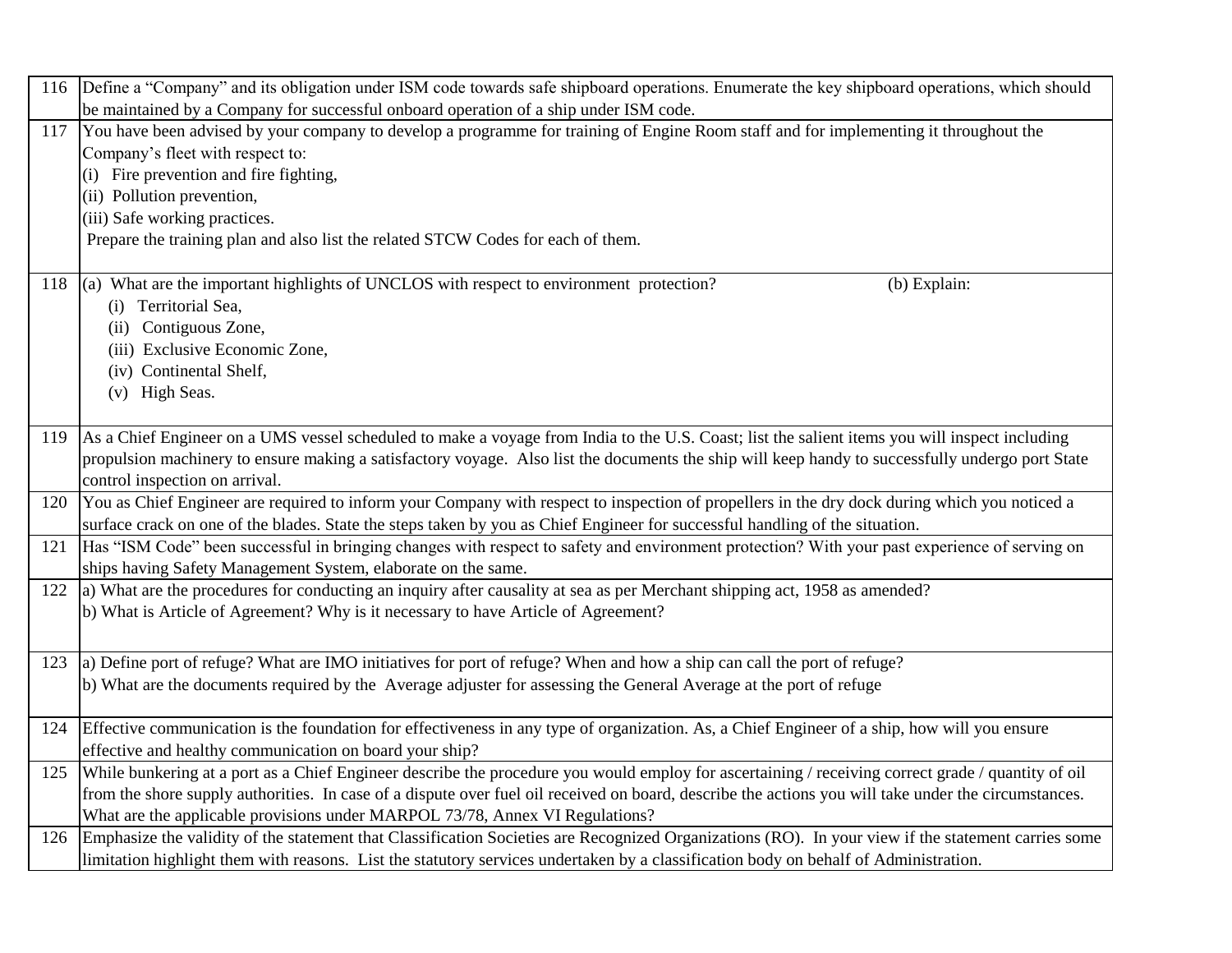| 127 | (a) What are the main changes on the ISM Code that have come into force from 1st July 2010?<br>(b) With respect to                                                                             |
|-----|------------------------------------------------------------------------------------------------------------------------------------------------------------------------------------------------|
|     | paragraph 8 of the ISM Code, explain the different machinery related emergency situations that are dealt as documented procedures under the                                                    |
|     | company's Safety Management System. Underline the salient actions that are documented in dealing with (i) Main Engine Failure (ii) Steering                                                    |
|     | failure (iii) Boiler automation failure (iv) Scavenge fire.                                                                                                                                    |
| 128 | What are the principal reasons responsible for compounding of machinery vibration in connection with operation of a long stroke diesel engines and                                             |
|     | associated machinery arrangements? What are the key factors for excitations generated by the engines?                                                                                          |
| 129 | Describe the role of "port State Control" (PSC) and "flag State inspection" (FSI) in ensuring safety on vessels and a cleaner environment.                                                     |
|     | Enumerate the relevant regulations article and annexes of the concerned Convention which provides provisions for PSC. State the grounds for PSC                                                |
|     | intervention and the grounds for subsequent detention of a vessel.                                                                                                                             |
| 130 | Give a brief background of ILO and salient points of Maritime Labour Convention, 2006 MLC, 2006). When will the MLC, 2006 come into force                                                      |
|     | and what will happen to the existing Conventions on maritime labour. What are the novel features of the MLC, 2006?                                                                             |
| 131 | Exhaust emission control is a major global issue and under serious consideration by world shipping. In this context, comment on the following:-                                                |
|     | (a) Primary Nox reduction measures;                                                                                                                                                            |
|     | (b) Secondary Nox reduction measures.                                                                                                                                                          |
|     | Justify, which of these methods is more effective?                                                                                                                                             |
|     |                                                                                                                                                                                                |
| 132 | Whilst approaching dock gates, the main engines refused to respond to bridge control, driving ahead instead of braking astern, until the bow made                                              |
|     | contact with the dock wall. As Chief Engineer, report to head office why the engines failed to respond to Bridge control, the temporary measure                                                |
|     | instituted to avoid further trouble on this voyage and suggesting permanent measures to avoid repetition in the future.                                                                        |
| 133 | You are the Chief Engineer of a ship with four engineers and six engine crew members. How would you set up a fire-fighting team & verify its                                                   |
|     | effectiveness?                                                                                                                                                                                 |
| 134 | You are the chief engineer of a vessel that has suffered a minor fire in the engine room that burned off the wiring to essential pumps. Temporary                                              |
|     | repairs were made to get the vessel underway. Write a letter to the company head office describing the incident as to how the fire took place and                                              |
|     | what corrective and preventive steps have you taken. What arrangements do you suggest to effect a permanent repair at the next port of call.                                                   |
|     |                                                                                                                                                                                                |
| 135 | What are the ongoing developments at the IMO with respect to the technical and operational measures to be invoked on board ships for combating                                                 |
|     | green house gas emissions from ships?                                                                                                                                                          |
| 136 | You as a Chief Engineer are asked by your company to carry out internal audit of the deck-department under the ISM Code. How would you carry                                                   |
|     | out the audit & which areas would you lay emphasis on during the audit.                                                                                                                        |
| 137 | The vessel of which you are Chief Engineer suffers grounding. Write a report to be forwarded to the Superintendent of the company about the                                                    |
| 138 | surveys and inspections subsequently carried out when the vessel was dry-docked in a foreign port.                                                                                             |
|     | Sketch and describe LNG as fuel for ship propulsion and the safeties that are to be provided. What are the challenges in ship power and the                                                    |
| 139 | developments that are currently taking place.<br>Differentiate between static and dynamic stability? Can a ship high on GM be low on stability? Justify your answer with reasoning. Enlist the |
|     | governing factors you will inspect while taking over a new ship in shipyard as Chief Engineer for having optimum stability in both categories.                                                 |
|     |                                                                                                                                                                                                |
|     | Substantiate your answer with reasons.                                                                                                                                                         |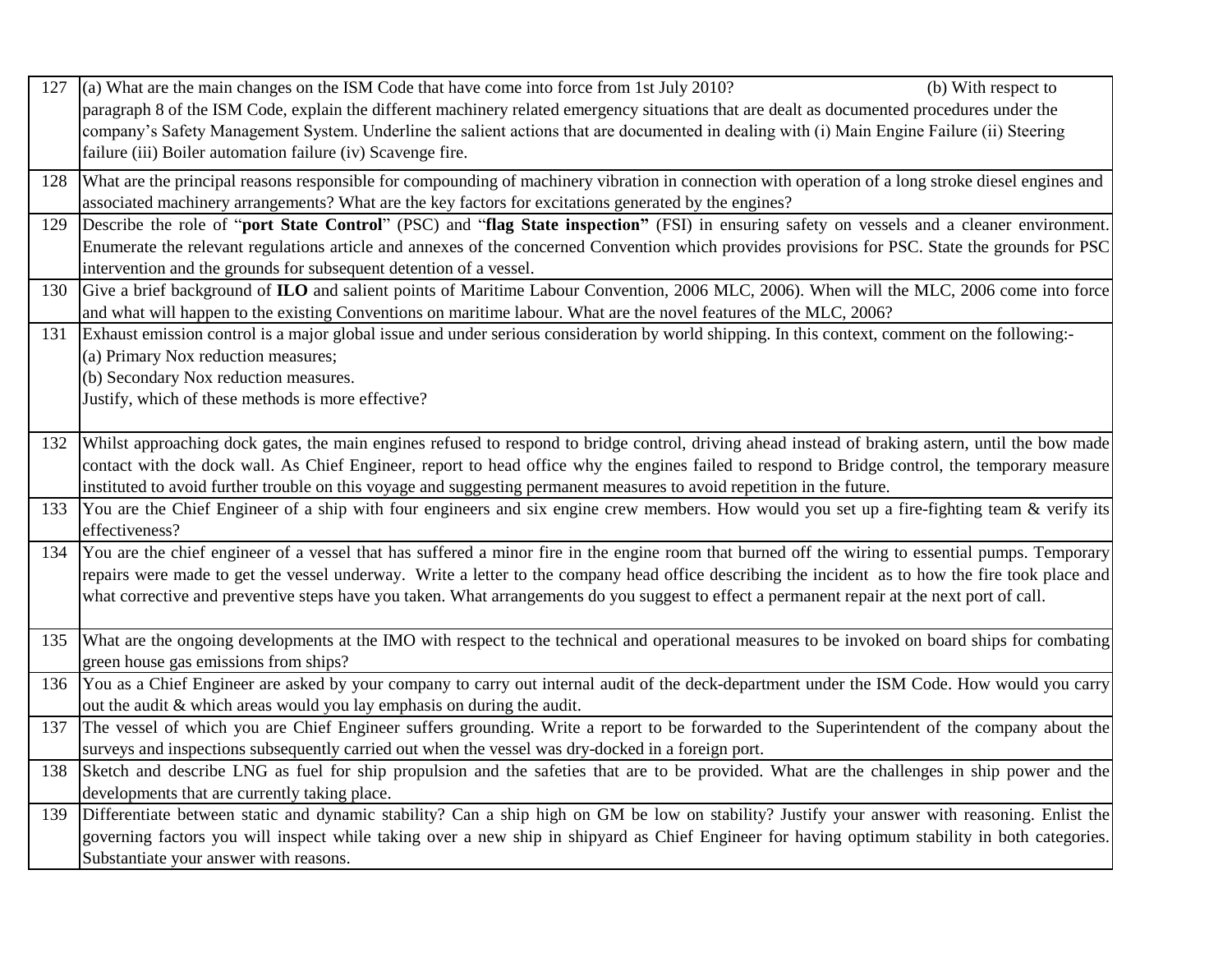|     | 140 Give the history of requirement leading towards International Convention On Load lines, 1966, underlining its date of adoption and entry into force.     |
|-----|--------------------------------------------------------------------------------------------------------------------------------------------------------------|
|     | What special provisions were included in the said convention in comparison to first International Convention on Load lines adopted in 1930?                  |
|     | Describe its different chapters highlighting their area of coverage and related Annexes.                                                                     |
|     |                                                                                                                                                              |
| 141 | With reference to ship repair/ship building, and engineering economics explain the terms (i) Risk analysis (ii) Brake even analysis (iii) Sensitivity        |
|     | analysis (iv) Multi stage sequential analysis (v) Multi attribute decision making.                                                                           |
| 142 | Illustrate mean piston speed and its significance on consumption of fuel oil. Explain how mean piston speed is related to r.p.m. and ideal                   |
|     | combustion. Joining an old ship as Chief Engineer, formulate a methodology by which you can ascertain optimum use of fuel oil against desired                |
|     | mean piston speed                                                                                                                                            |
| 143 | i) List the methods and aids to prevent pollution of the environment by ships under MARPOL 73/78 Conventions and steps you can take for its                  |
|     | successful implementation on a ship prior its voyage, where you have joined as Chief Engineer.                                                               |
|     | ii) During bunkering of a ship at a foreign port, a substantial amount of oil spillage in water has taken place. Draw an emergency preparedness plan         |
|     | for such incidents and how best it could be encountered under the situation.                                                                                 |
|     |                                                                                                                                                              |
| 144 | The STCW 95 convention was amended in manila on 25th June 2010. What major changes and amendments were made for the engine department.                       |
|     | Illustrate the salient factors for "onboard training" and standard of competence as laid out in the existing Chapter III of the STCW 95 and the              |
|     | amended chapter III of STCW (Manila amendments). Underline the specific roles a Chief Engineer needs to perform towards satisfactory training of             |
|     | engine room personnel under the existing and new Regulation. What will be the criteria for evaluating competence for onboard training by a Chief             |
|     | Engineer?                                                                                                                                                    |
|     |                                                                                                                                                              |
| 145 | You are deputed by your company to a shipyard for taking delivery of a new ship fitted with an intelligent engine for main propulsion. Assuming              |
|     | that you have never worked on these engines, enumerate:                                                                                                      |
|     | (a) How you would ascertain the items that need to be personally examined by you, $\&$ ,                                                                     |
|     | (b) How you would carry out the examining of each item stated at '(a)'.                                                                                      |
|     | Confine your answers for '(a)' $\&$ '(b)' with respect to the main propulsion only.                                                                          |
|     |                                                                                                                                                              |
| 146 | A vessel is required to be registered at a specific port in India. List the documents that will be required for such registration detailing the related flow |
|     | process thereof. What is procedure for allotment of the IMO number to a ship?                                                                                |
| 147 | State the different types of marine insurance policies that could be taken by owners, shippers or other related parties. Explain the salient liabilities     |
|     | and exclusions related with each case for an insurer. Name the various agencies in India which deal with marine insurance policies.                          |
| 148 | As a Chief Engineer on a fully loaded ship you are stranded in an island near, the UK coast having no survey facility where the forepeak of the              |
|     | vessel is severely damaged. Explain your actions with reasons and the procedures to be adopted for making a safe return voyage to India.                     |
| 149 | During inspection of propeller in the dry dock, a surface crack has been noticed on one of the blades. State the steps taking by you as chief engineer       |
|     | for successful handling of the situation. Also if some surface cracks are noticed on the keyway of a tail-end shaft, state the steps taken by you for        |
|     | tackling the problem. Explain the effects in case the cracks, as stated, are not dealt with at the proper time.                                              |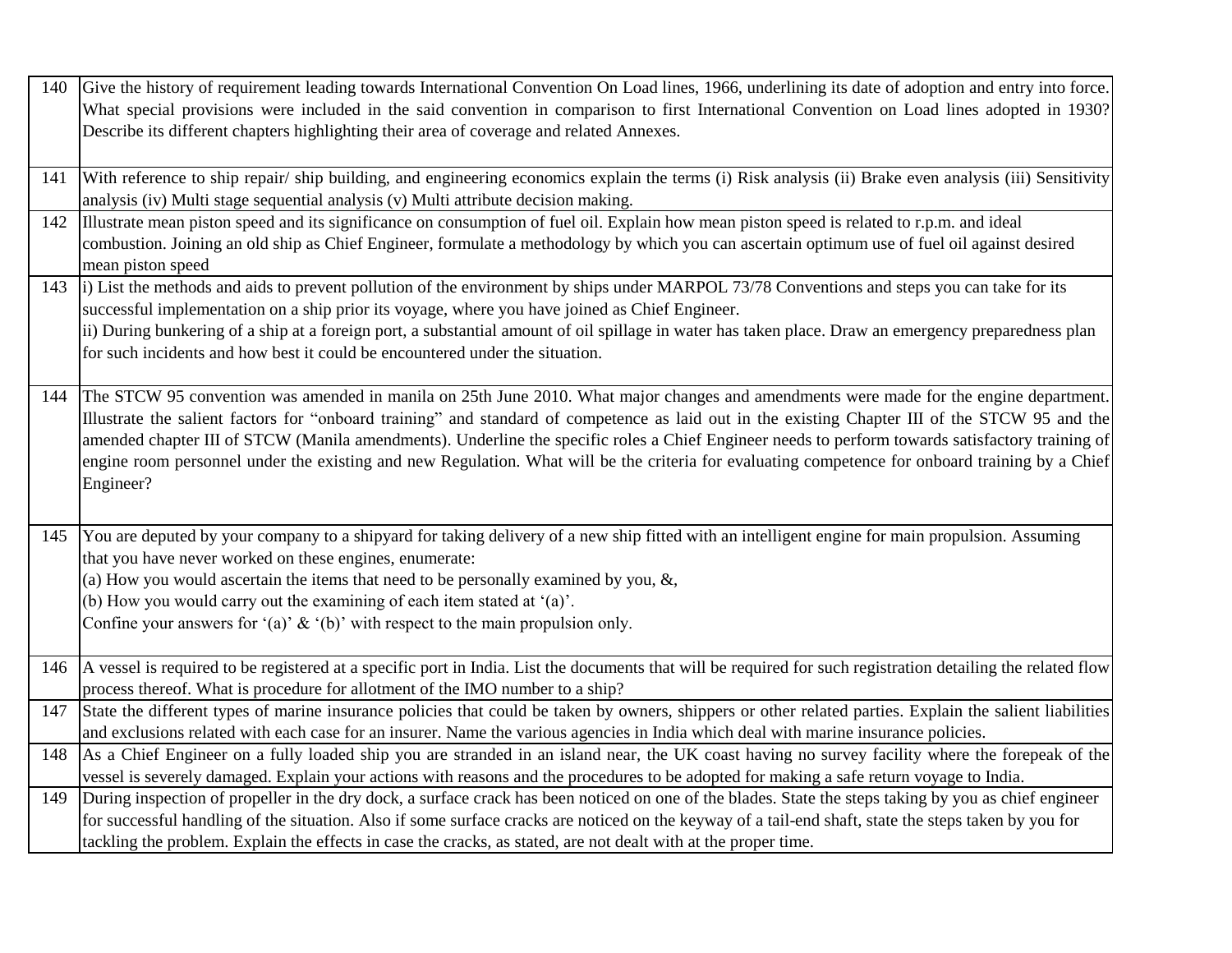| 150 | (a) Prepare a risk assessment for the task of overhauling of main engine unit in rough weather keeping in mind all the mandatory requirements.                                                                                                                           |
|-----|--------------------------------------------------------------------------------------------------------------------------------------------------------------------------------------------------------------------------------------------------------------------------|
|     | (b) Describe the Best Management Practices (BMP) to be followed to deter piracy off the coast of Somalia which has been prepared by various                                                                                                                              |
|     | shipping industry associations.                                                                                                                                                                                                                                          |
| 151 | Expanding the following abbreviations / word, write short notes on following enumerating their initiation and the amendments made thereof till date:                                                                                                                     |
|     | b. IMDG c. INMARSAT<br>d. TONNAGE<br>e. LOADLINE<br>a. STCW                                                                                                                                                                                                              |
|     |                                                                                                                                                                                                                                                                          |
| 152 | You have joined as Chief Engineer on an 30 year old Cargo vessel which has been recently procured by the owners. State the documents you will                                                                                                                            |
|     | need for immediate sailing under ISM Code and how this can be achieved within a short targeted span?                                                                                                                                                                     |
| 153 | Underlining Marine Insurance Cover, explain (i) Hull & Machinery cover, (ii) P & I Insurance, (iii) Cargo Insurance, (iv) Pollution Liability                                                                                                                            |
|     | Insurance.                                                                                                                                                                                                                                                               |
| 154 | Under maritime law in case of a collision, explain (i) apportionment of damages (ii) proportionate fault (iii) collision liabilities (iv) presumptions of                                                                                                                |
|     | fault (v) jurisdiction in collision cases.                                                                                                                                                                                                                               |
| 155 | Highlight the role of Classification Societies in providing set of standards for sound merchant ship construction. Also state the importance of                                                                                                                          |
|     | International Association of Classification Societies and how they contribute in improving standards of hull and machineries?                                                                                                                                            |
| 156 | Briefly summarise the four 'selfs' in the Johari Window. What Implications does each have for interpersonal conflict onboard?                                                                                                                                            |
|     |                                                                                                                                                                                                                                                                          |
| 157 | Your vessel has shown a significant increase of fuel oil, which had been, recently dry docked. Frame a report in the format of an email addressing<br>Engineer Superintendent with the related inspections made, findings established and suggestions for repair if any. |
|     |                                                                                                                                                                                                                                                                          |
|     |                                                                                                                                                                                                                                                                          |
| 158 | Discuss the influence the following properties / contents have on fuel characteristics and its economic use (i) viscosity (ii) density (iii) ignition                                                                                                                    |
|     | quality (iv) VIT (v) compatibility (vi) carbon residue (vii) control combustion period                                                                                                                                                                                   |
| 159 | With respect to Merchant Shipping Act, 1958, as amended                                                                                                                                                                                                                  |
|     | a. Explain briefly the sections, relevant to the prevention and provisions for containment of accidental pollution of the sea by oil;                                                                                                                                    |
|     | b. Explain briefly the power vested with the State to give notice and to take measures for preventing or containing the oil pollution.                                                                                                                                   |
|     |                                                                                                                                                                                                                                                                          |
| 160 | (a) What do you understand by "Unseaworthy vessels" within the meaning of the Merchant Shipping Act, 1958, as amended?                                                                                                                                                   |
|     | (b) What according to you is the difference between "Unseaworthy ships" $\&$ "Unsafe ships".                                                                                                                                                                             |
|     | (c) What are the obligations of owners to crew with respect seaworthiness?                                                                                                                                                                                               |
| 161 | (a) What is the definition of "Company" as per ISM Code and list out the Safety Management objectives of the company as per the ISM Code? How                                                                                                                            |
|     | the company verifies the satisfactory implementation of the ISM Code requirements.                                                                                                                                                                                       |
|     | (b) As a Chief Engineer you have joined a vessel which is about to undertake a six month round voyage. Underline and describe the key areas that                                                                                                                         |
|     | you will inspect, check, prepare, establish and maintain towards proper Planned Maintenance of Engine Room Machineries and associated areas,                                                                                                                             |
|     | under ISM Codes.                                                                                                                                                                                                                                                         |
|     |                                                                                                                                                                                                                                                                          |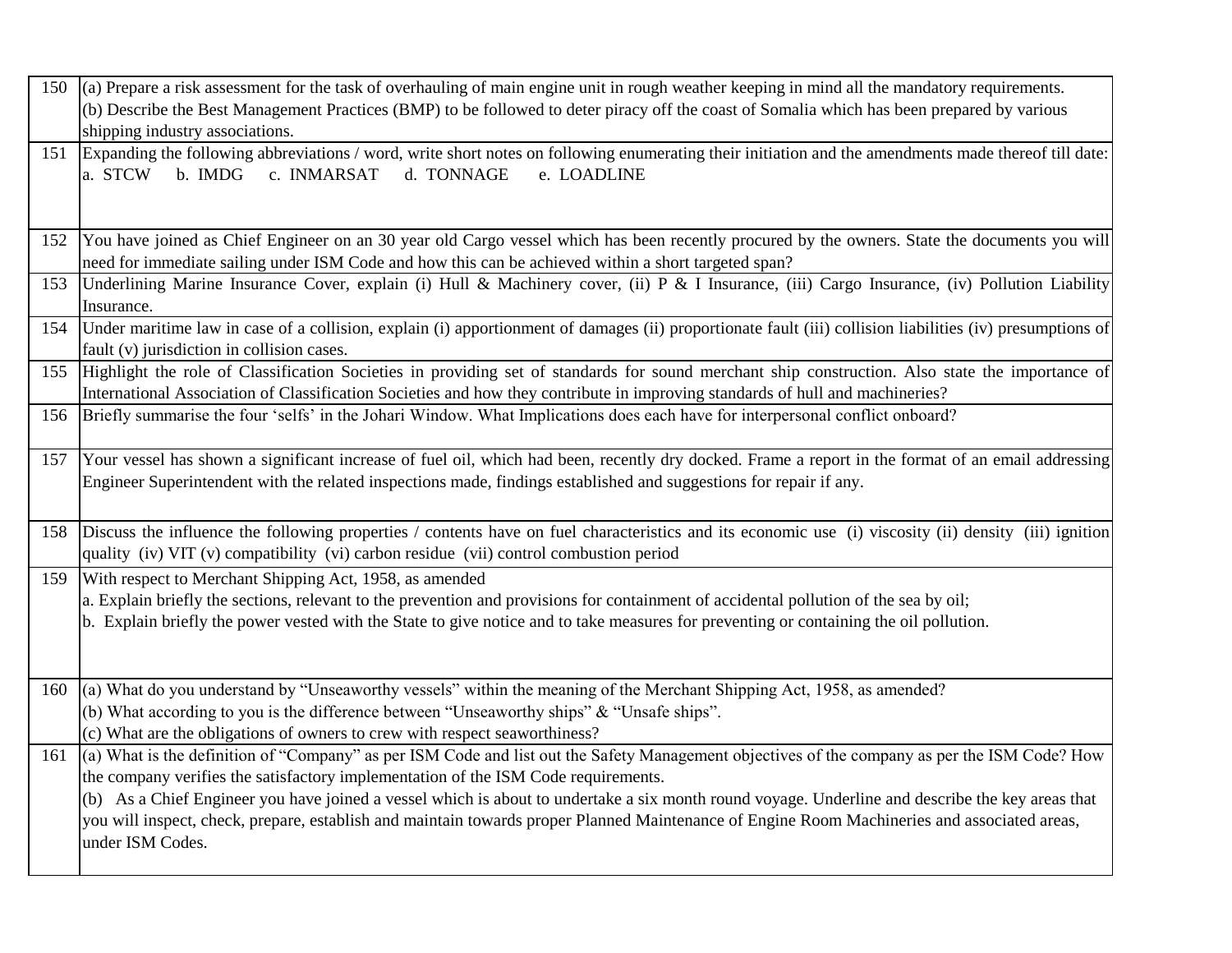| 162 | State the applicable regulations of SOLAS and MARPOL under which it is mandatory for a flag State to conduct an <i>investigation</i> into any                                                                                                         |
|-----|-------------------------------------------------------------------------------------------------------------------------------------------------------------------------------------------------------------------------------------------------------|
|     | "casualty". Write briefly the salient points of Casualty Investigation Code and the recommended practices for a safety Investigation into a Marine<br>Casualty or Marine Incident. What do you understand by the term "very serious marine casualty". |
| 163 | How will you prepare your ship for a <i>renewal survey of International Air Pollution Prevention Certificate</i> ? Explain with specific emphasis on the                                                                                              |
|     | records and documents to be maintained. Exnumerate general requirements for shipboard incinerators, as mentioned in Annex VI of MARPOL                                                                                                                |
|     | 73/78.                                                                                                                                                                                                                                                |
| 164 | Why is dry-docking referred to as a major event in the maintenance of a ship? As a Chief Engineer explain different steps that need consideration                                                                                                     |
|     | while planning a dry-docking project of a ship due for its first special survey.                                                                                                                                                                      |
| 165 | Discuss the peculiar working environments in which ships operate and how they influence decisions on <i>ships maintenance policies</i> .                                                                                                              |
| 166 | In an unfortunate incident of <i>Main Engine Crank case explosion</i> on your vessel, the main engine was badly damaged and two engine room                                                                                                           |
|     | personnel suffered serious injuries. Explain how you will present the vessel for subsequent inspections by P&I and H&M insurance companies with                                                                                                       |
|     | special emphasis on the records and documents required in each case to ensure that only genuine claims are honoured.                                                                                                                                  |
| 167 | In whose interest and by whom the vetting Inspections on Oil takers are carried out? How will you systematically prepare a 25 year old Crude oil                                                                                                      |
|     | tanker for a vetting inspection? What kind of vetting inspections are carried out on Chemical tankers?                                                                                                                                                |
|     |                                                                                                                                                                                                                                                       |
| 168 | Compare the latest European Union stipulations for Low Sulphur fuel on merchant ships with the existing MARPOL requirements. Discuss the                                                                                                              |
|     | difficulties for its implementation on existing ships and its commercial impact on ship operations.                                                                                                                                                   |
|     |                                                                                                                                                                                                                                                       |
| 169 | List the objectives of the ISM Code? How an Internal Audit helps in External Audit of a vessel? You have been asked to carry out the internal audit                                                                                                   |
|     | of the deck department, explain how will you proceed in carrying out an effective internal audit.                                                                                                                                                     |
|     |                                                                                                                                                                                                                                                       |
| 170 | Apart from statutory surveys, what other surveys can be undertaken by a classification society for a ship? What are the limitations for the society in                                                                                                |
|     | these cases? Enlist them and emphasize how these cases are taken care of.                                                                                                                                                                             |
| 171 | In relation to the seaworthiness of a ship, discuss the responsibility and authority of the following stakeholders:                                                                                                                                   |
|     | a) Maritime Administration                                                                                                                                                                                                                            |
|     | b) Recognised Organization                                                                                                                                                                                                                            |
|     | c) Shipowner                                                                                                                                                                                                                                          |
|     | d) Insurance Company                                                                                                                                                                                                                                  |
| 172 | Nowadays there is a global trend substituting prescriptive based standards into functional based standards (e.g., Part F of the SOLAS, Chapter II-2).                                                                                                 |
|     |                                                                                                                                                                                                                                                       |
| 173 | Your vessel has been awarded three major non conformities during a SMC audit Frame a report in the format of an email addressing the Engineer                                                                                                         |
|     | Superintendent with the suggested steps to be taken for early sailing of the vessel.                                                                                                                                                                  |
| 174 | Explain in detail the significance of Propeller Curves to a Chief Engineer. Enumerate the Safety Margins in relation to the propeller.                                                                                                                |
|     |                                                                                                                                                                                                                                                       |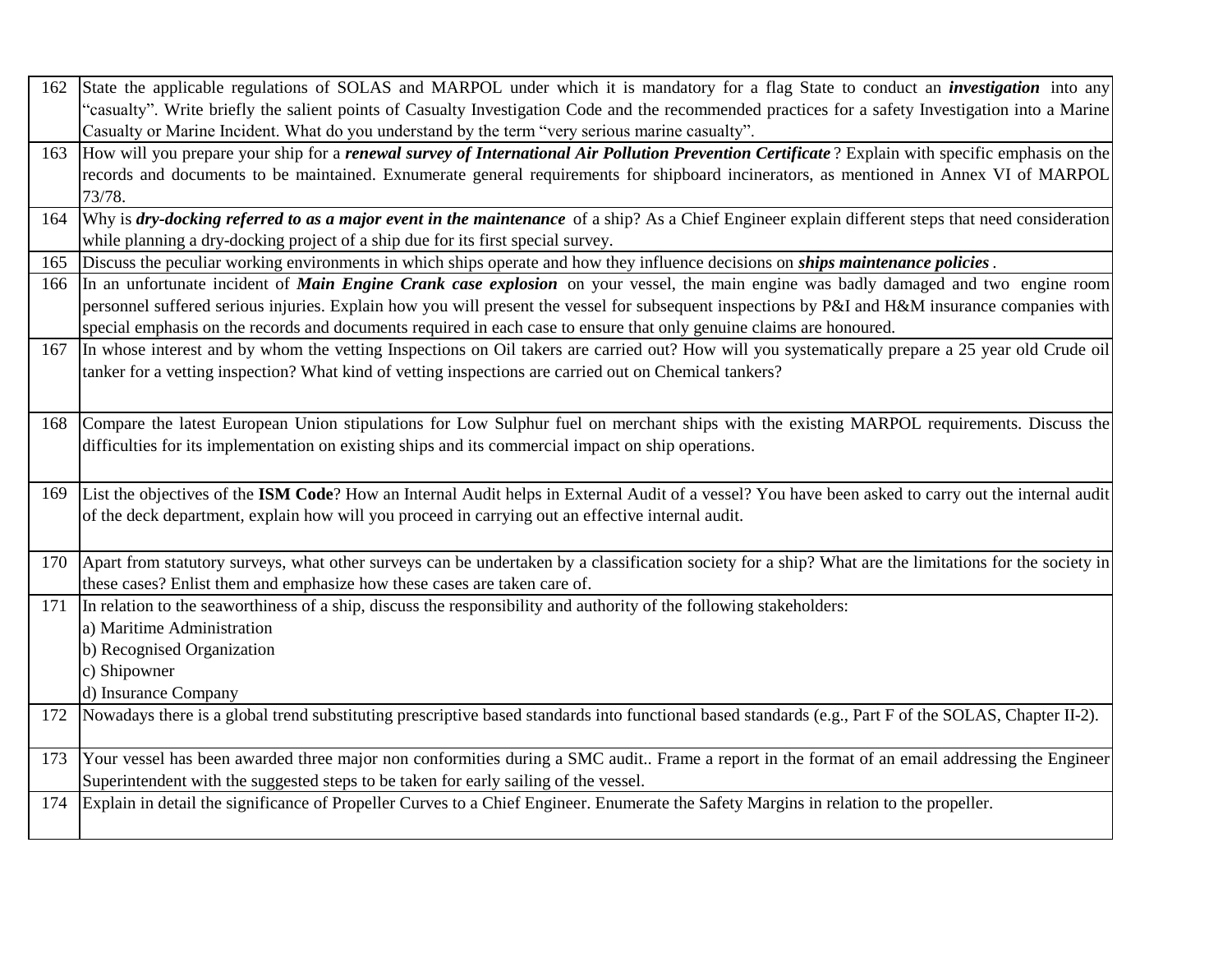| 175 | Vent pipes have a special role to play with respect to safety of ships. Please explain in detail the following:<br>a) where                                  |
|-----|--------------------------------------------------------------------------------------------------------------------------------------------------------------|
|     | these are fitted;                                                                                                                                            |
|     | b) any special fitment requirement as per statutes.                                                                                                          |
| 176 | Compressed air starting systems for ocean-going ships have specific requirements with particular importance being assigned to requirements for air           |
|     | compressors. Please enumerate these requirements, with reasons as relevant.                                                                                  |
| 177 | Write short notes on:-                                                                                                                                       |
|     | (i) Tier II & Tier III emission regulations on main engine                                                                                                   |
|     | (ii) Homogenizers for water emulsion                                                                                                                         |
|     | (iii) Selective Catalytic Reduction for NO <sub>x</sub> emission reduction                                                                                   |
|     |                                                                                                                                                              |
|     | 178 Elaborate the <i>influence of a Charterer</i> on operation of propulsion and other ship-board machineries during a voyage. After taking over a ship as a |
|     | Chief Engineer you have been informed that the ship is on a time-charter and has a history of unforeseen auxiliary machinery breakdowns at sea.              |
|     | State the different options you have and actions you would take as a Chief Engineer prior to the commencement of voyage                                      |
| 179 | With regard to ordering and receiving fuel bunkers on board, answer the following:                                                                           |
|     | a. The importance of correct bunker specifications, including the relevant ISO standard                                                                      |
|     | b. How will you ensure that a representative sample is drawn during bunkering?                                                                               |
|     | b. How will you ensure that in case of bunker disputes especially with regard to quality, the sample from the vessel will be acceptable for                  |
|     | verification?                                                                                                                                                |
| 180 | With respect to refrigeration gases used on board vessels, answer the following                                                                              |
|     | a. Explain Ozone depleting Potential of conventional refrigerant gases                                                                                       |
|     | b. Name the alternate refrigerant gases available and being used onboard                                                                                     |
|     | c. Explain the steps you will take to ensure that release of refrigerant gases from the plant is minimised during normal operation and during                |
|     | maintenance activities                                                                                                                                       |
| 181 | Explain the following modern methods of turbo charging:                                                                                                      |
|     | a. Pulse converter system                                                                                                                                    |
|     | b. Sequential turbo charging                                                                                                                                 |
|     | d. Two stage turbo charging                                                                                                                                  |
|     | c. Variable geometry turbochargers                                                                                                                           |
| 182 | What is Bill of Lading? What precautions are to be observed before signing a Bill of Lading under voyage charter and time charter? Differentiate the         |
|     | salient features during survey of a ship under (i) Bare boat charter (ii) Voyage charter (iii) Time charter. As a Chief Engineer on board explain            |
|     | with reasons which of the three surveys is most demanding and exhaustive and why?                                                                            |